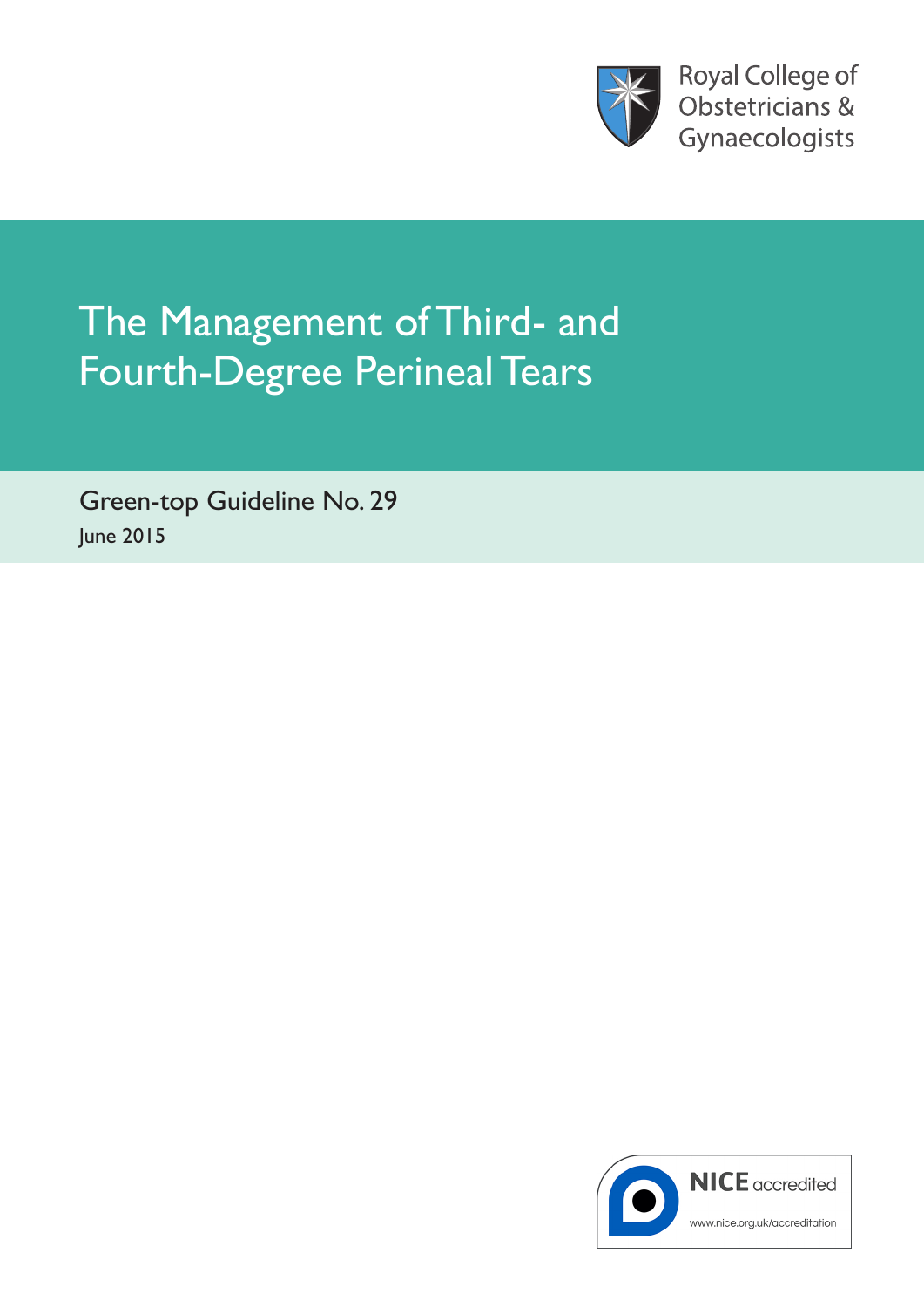# The Management of Third- and Fourth-Degree Perineal Tears

This is the third edition of this guideline, which was previously published in July 2001 and March 2007 under the same title.

# **Executive summary of recommendations**

# *Classification and terminology*

How should obstetric anal sphincter injury be classified?

**It is recommended that the classification outlined in this guideline be used when describing any obstetric anal sphincter injury.**

**If there is any doubt about the degree of third-degree tear, it is advisable to classify it to the higher degree rather than the lower degree.**

# *Prediction and prevention of obstetric anal sphincter injury*

Can obstetric anal sphincter injury be predicted?

**Clinicians need to be aware of the risk factors for obstetric anal sphincter injuries (OASIS).**

**Clinicians should be aware, however, that risk factors do not allow the accurate prediction of OASIS.**

Can obstetric anal sphincter injury be prevented?

**Clinicians should explain to women that the evidence for the protective effect of episiotomy is conflicting. [***New 2015***]**

**Mediolateral episiotomy should be considered in instrumental deliveries. [***New 2015***]**

**Where episiotomy is indicated, the mediolateral technique is recommended, with careful attention to ensure that the angle is 60 degrees away from the midline when the perineum is distended.**

**Perineal protection at crowning can be protective. [***New 2015***]**

**Warm compression during the second stage of labour reduces the risk of OASIS. [***New 2015***]**

# *Identification of obstetric anal sphincter injuries*

How can the identification of obstetric anal sphincter injuries be improved?

**All women having a vaginal delivery are at risk of sustaining OASIS or isolated rectal buttonhole tears. They should therefore be examined systematically, including a digital rectal examination, to assess the severity of damage, particularly prior to suturing.**

# *Repair of OASIS*

General principles

**Repair of third- and fourth-degree tears should be conducted by an appropriately trained clinician or by a trainee under supervision.** 

**Repair should take place in an operating theatre, under regional or general anaesthesia, with good lighting and with appropriate instruments. If there is excessive bleeding, a vaginal pack should** 

 $\checkmark$ 

| ╱ |  |
|---|--|
|   |  |

| $\mathcal{L}$ |
|---------------|
|---------------|

| ł |  |
|---|--|
|   |  |

| I<br>ł |  |
|--------|--|
|        |  |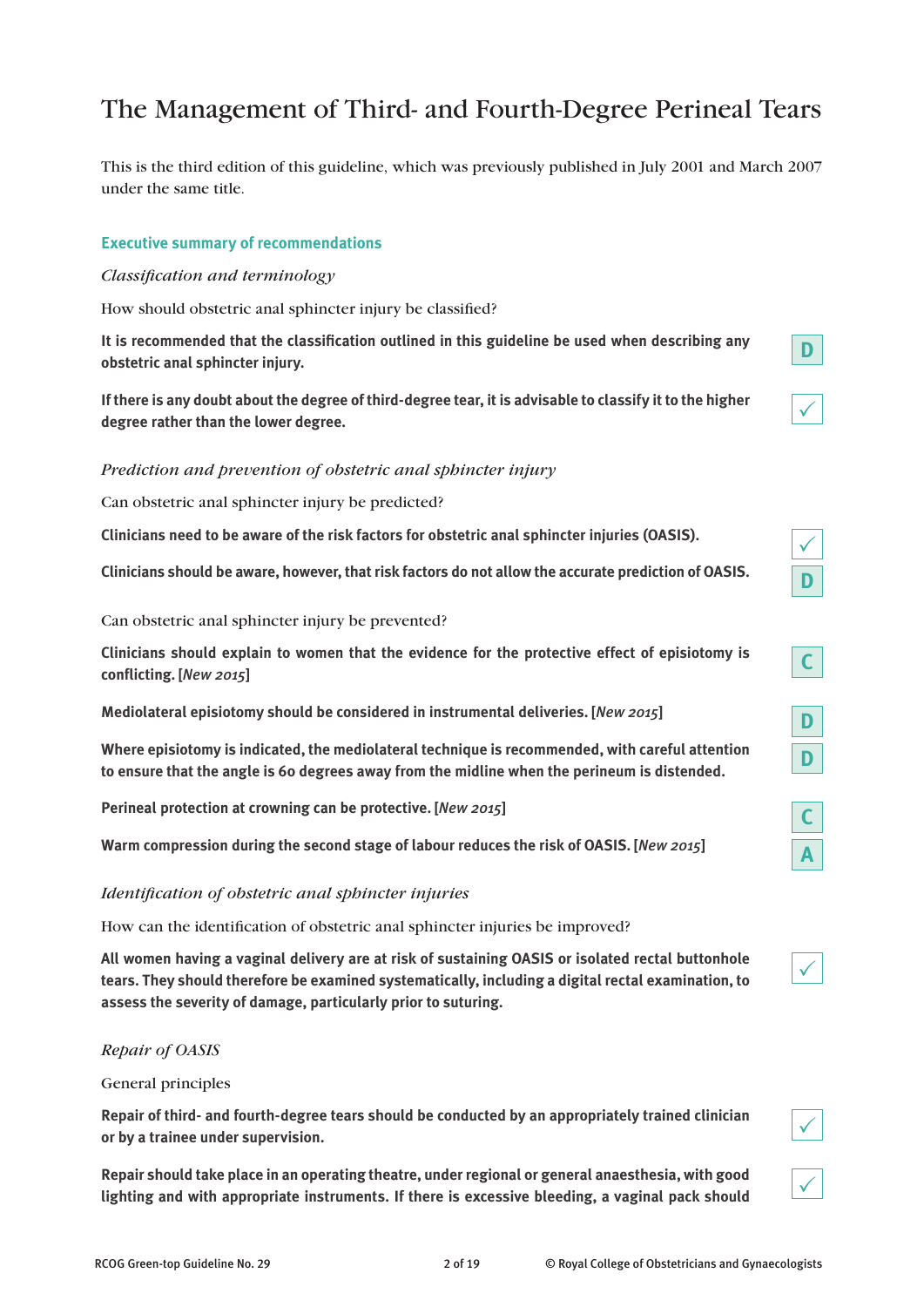**be inserted and the woman should be taken to the theatre as soon as possible. Repair of OASIS in the delivery room may be performed in certain circumstances after discussion with a senior obstetrician. [***New 2015***]**

**Figure of eight sutures should be avoided during the repair of OASIS because they are haemostatic in nature and may cause tissue ischaemia. [***New 2015***]**

**A rectal examination should be performed after the repair to ensure that sutures have not been inadvertently inserted through the anorectal mucosa. If a suture is identified it should be removed. [***New 2015***]**

Which techniques should be used to accomplish the repair of the anorectal mucosa?

**The torn anorectal mucosa should be repaired with sutures using either the continuous or interrupted technique. [***New 2015***]**

Which techniques should be used to accomplish the repair of the internal anal sphincter?

**Where the torn internal anal sphincter (IAS) can be identified, it is advisable to repair this separately with interrupted or mattress sutures without any attempt to overlap the IAS.**

Which techniques should be used to repair the external anal sphincter?

**For repair of a full thickness external anal sphincter (EAS) tear, either an overlapping or an end-toend (approximation) method can be used with equivalent outcomes.**

**For partial thickness (all 3a and some 3b) tears, an end-to-end technique should be used. [***New 2015***]**

# *Choice of suture materials*

Which suture materials should be used to accomplish repair of obstetric anal sphincter injuries?

**3-0 polyglactin should be used to repair the anorectal mucosa as it may cause less irritation and discomfort than polydioxanone (PDS) sutures. [***New 2015***]**

**When repair of the EAS and/or IAS muscle is being performed, either monofilament sutures such as 3-0 PDS or modern braided sutures such as 2-0 polyglactin can be used with equivalent outcomes.** 

**When obstetric anal sphincter repairs are being performed, the burying of surgical knots beneath the superficial perineal muscles is recommended to minimise the risk of knot and suture migration to the skin.**

# *Surgical competence*

Who should repair obstetric anal sphincter injury?

**Obstetric anal sphincter repair should be performed by appropriately trained practitioners.**

**Formal training in anal sphincter repair techniques should be an essential component of obstetric training.**

# *Postoperative management*

How should women with obstetric anal sphincter injury be managed postoperatively?

**The use of broad-spectrum antibiotics is recommended following repair of OASIS to reduce the risk of postoperative infections and wound dehiscence.**



**D**

 $\checkmark$ 

**B**

 $\checkmark$ 

 $\checkmark$ 

**D**

**C**

**A**

**D**

**D**

**B**

**B**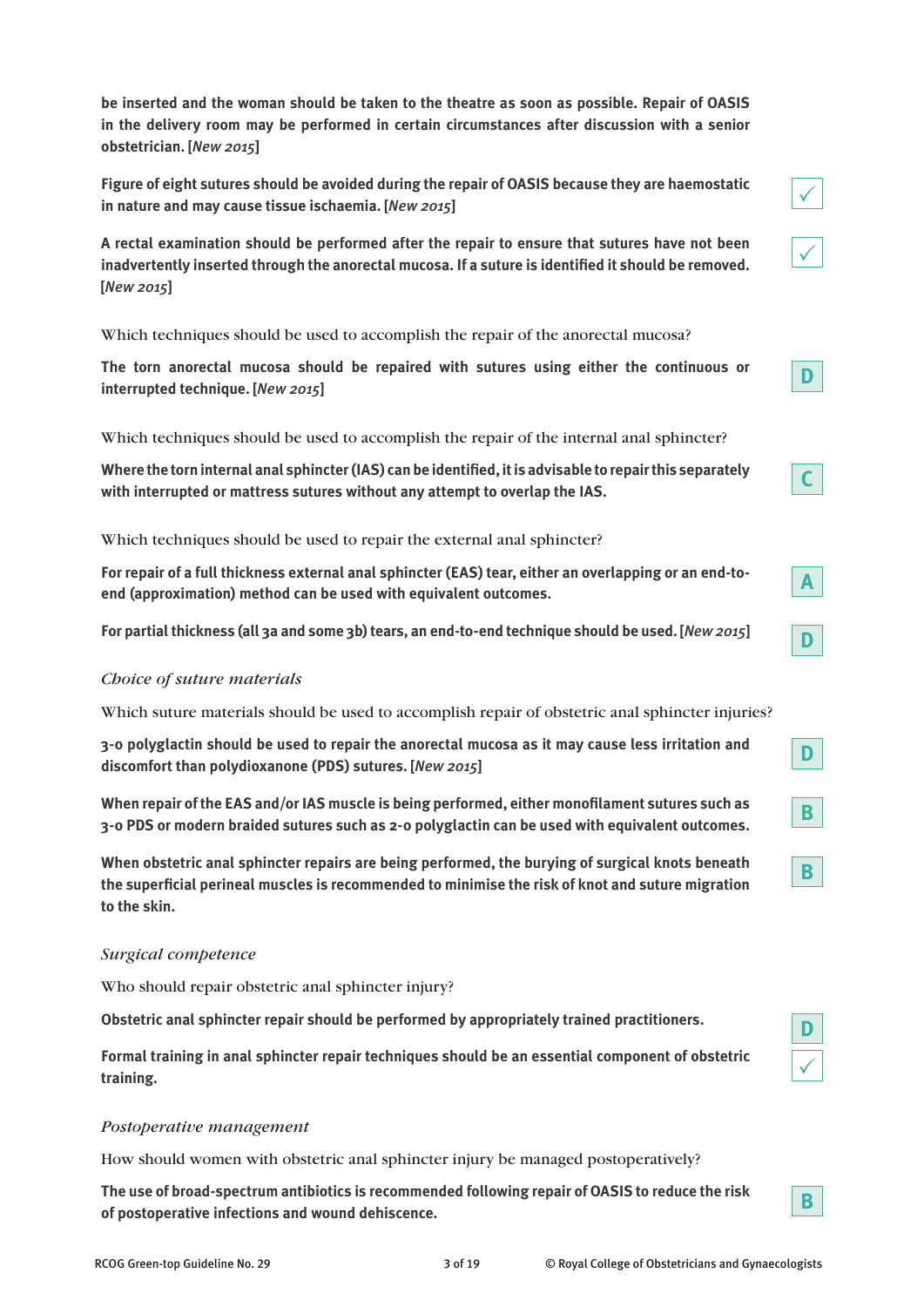**The use of postoperative laxatives is recommended to reduce the risk of wound dehiscence.**

**Bulking agents should not be given routinely with laxatives. [***New 2015***]**

**Local protocols should be implemented regarding the use of antibiotics, laxatives, examination and follow-up of women with obstetric anal sphincter repair.**

**Women should be advised that physiotherapy following repair of OASIS could be beneficial.**

**Women who have undergone obstetric anal sphincter repair should be reviewed at a convenient time (usually 6–12 weeks postpartum). Where possible, review should be by clinicians with a special interest in OASIS.**

**If a woman is experiencing incontinence or pain at follow-up, referral to a specialist gynaecologist or colorectal surgeon should be considered.**

# *Prognosis*

What is the prognosis following surgical repair?

**Women should be advised that 60–80% of women are asymptomatic 12 months following delivery and EAS repair.**

# *Future deliveries*

What advice should women be given following an obstetric anal sphincter injury concerning future pregnancies and mode of delivery?

**All women who sustained OASIS in a previous pregnancy should be counselled about the mode of delivery and this should be clearly documented in the notes.**

**The role of prophylactic episiotomy in subsequent pregnancies is not known and therefore an episiotomy should only be performed if clinically indicated.**

**All women who have sustained OASIS in a previous pregnancy and who are symptomatic or have abnormal endoanal ultrasonography and/or manometry should be counselled regarding the option of elective caesarean birth.**

# *Risk management*

What processes and policies should be in place for women who have sustained obstetric OASIS?

**Units should have a clear protocol for the management of OASIS. [***New 2015***]**

**Documentation of the anatomical structures involved, the method of repair and the suture materials should be made.**

**The woman should be fully informed about the nature of her tear and the offer of follow-up should be made, all supported by relevant written information.**

| ∕ |
|---|

| ∕ |  |
|---|--|

|--|

| I<br>ł |
|--------|
|        |

| I<br>ł |  |
|--------|--|
|        |  |

| ł |
|---|
|---|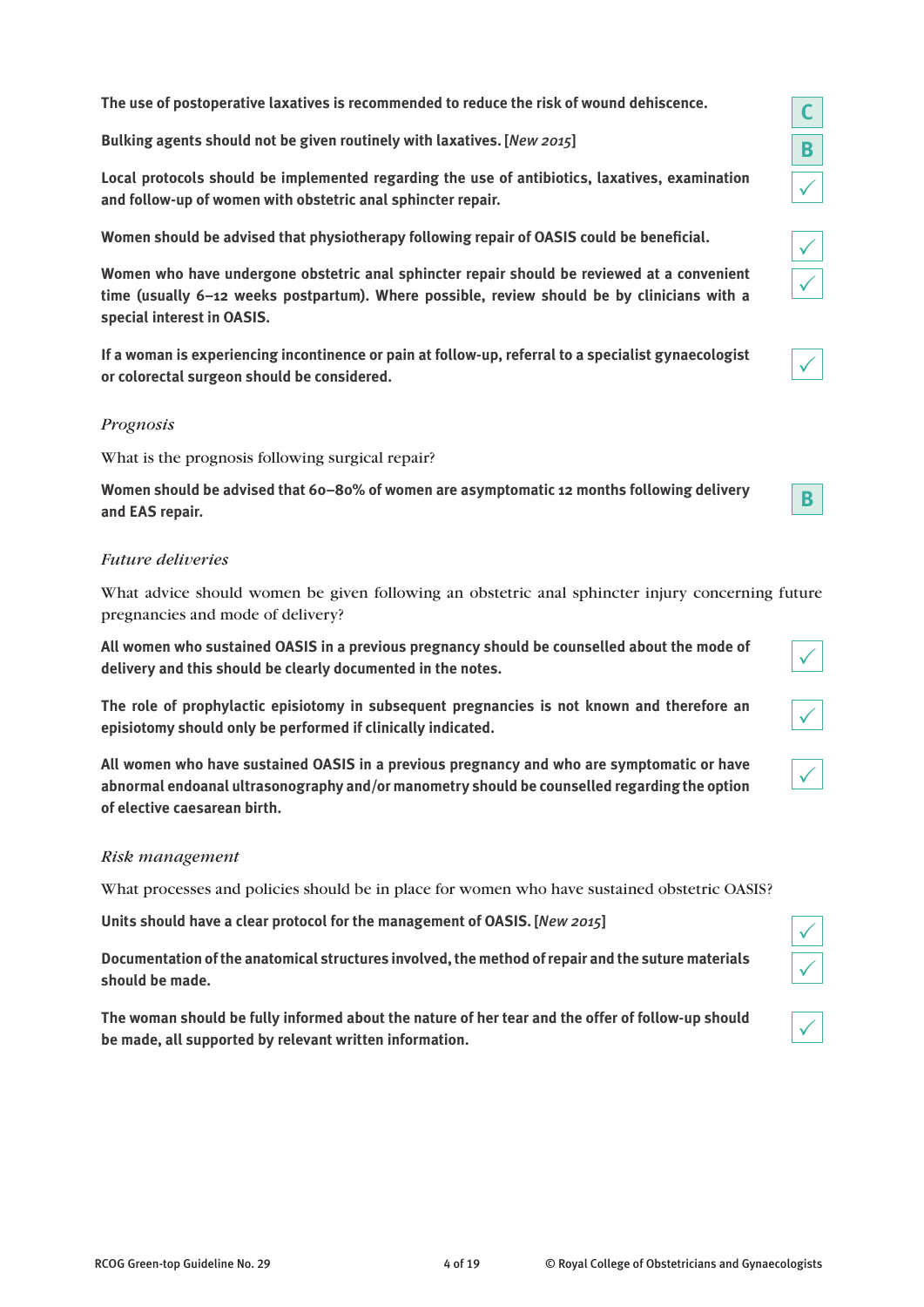# **1. Purpose and scope**

The purpose of this guideline is to provide evidence-based guidance on the diagnosis, management and treatment of third- and fourth-degree perineal tears (obstetric anal sphincter injuries, referred to as OASIS).

# **2. Introduction and background epidemiology**

The reported rate of OASIS (in singleton, term, cephalic, vaginal first births) in England has tripled from  $1.8\%$  to 5.9% from 2000 to 2012.<sup>1</sup> The overall incidence in the UK is 2.9% (range 0-8%), with an incidence of 6.1% in primiparae compared with 1.7% in multiparae.<sup>2</sup>

With increased awareness and training, there appears to be an increase in the detection of anal sphincter injuries.<sup>1</sup> A trend towards an increasing incidence of third- or fourth-degree perineal tears does not necessarily indicate poor quality care. It may indicate, at least in the short term, an improved quality of care through better detection and reporting.<sup>3</sup>

Obstetricians who are appropriately trained are more likely to provide a consistent, high standard of anal sphincter repair and contribute to reducing the extent of morbidity and litigation associated with anal sphincter injury.<sup>4</sup>

# **3. Identification and assessment of evidence**

The Cochrane Library was searched for relevant randomised controlled trials, systematic reviews and meta-analyses. MEDLINE and EMBASE were also searched from 2006–2014 and the date of the last search was November 2014. NICE Evidence Search, Trip and the National Guideline Clearinghouse were also searched for relevant guidelines and reviews.

The databases were searched using the relevant Medical Subject Headings (MeSH), including all subheadings, and this was combined with a keyword search that included the terms: 'human', 'female', 'childbirth', 'obstetric', 'perineum', 'third degree', 'fourth degree', 'anal sphincter', 'tear', 'injury', 'rupture', 'damage', 'incontinence', 'faecal', 'anal', 'repair', 'surgery' and 'sutures'.

The definitions of the types of evidence used in this guideline originate from the Scottish Intercollegiate Guidelines Network. Where possible, recommendations are based on and explicitly linked to the evidence that supports them. Areas lacking evidence are highlighted and annotated as 'good practice points'.

# **4. Classification and terminology**

# *4.1 How should obstetric anal sphincter injury be classified?*

**It is recommended that the classification outlined in this guideline be used when describing any obstetric anal sphincter injury.**

**If there is any doubt about the degree of third-degree tear, it is advisable to classify it to the higher degree rather than the lower degree.**

The following classification described by Sultan<sup>5</sup> has been adopted by the International Consultation on Incontinence<sup>6</sup> and the RCOG:

**First-degree tear:** Injury to perineal skin and/or vaginal mucosa.

**Second-degree tear:** Injury to perineum involving perineal muscles but not involving the anal sphincter.

 $\checkmark$ 

**D**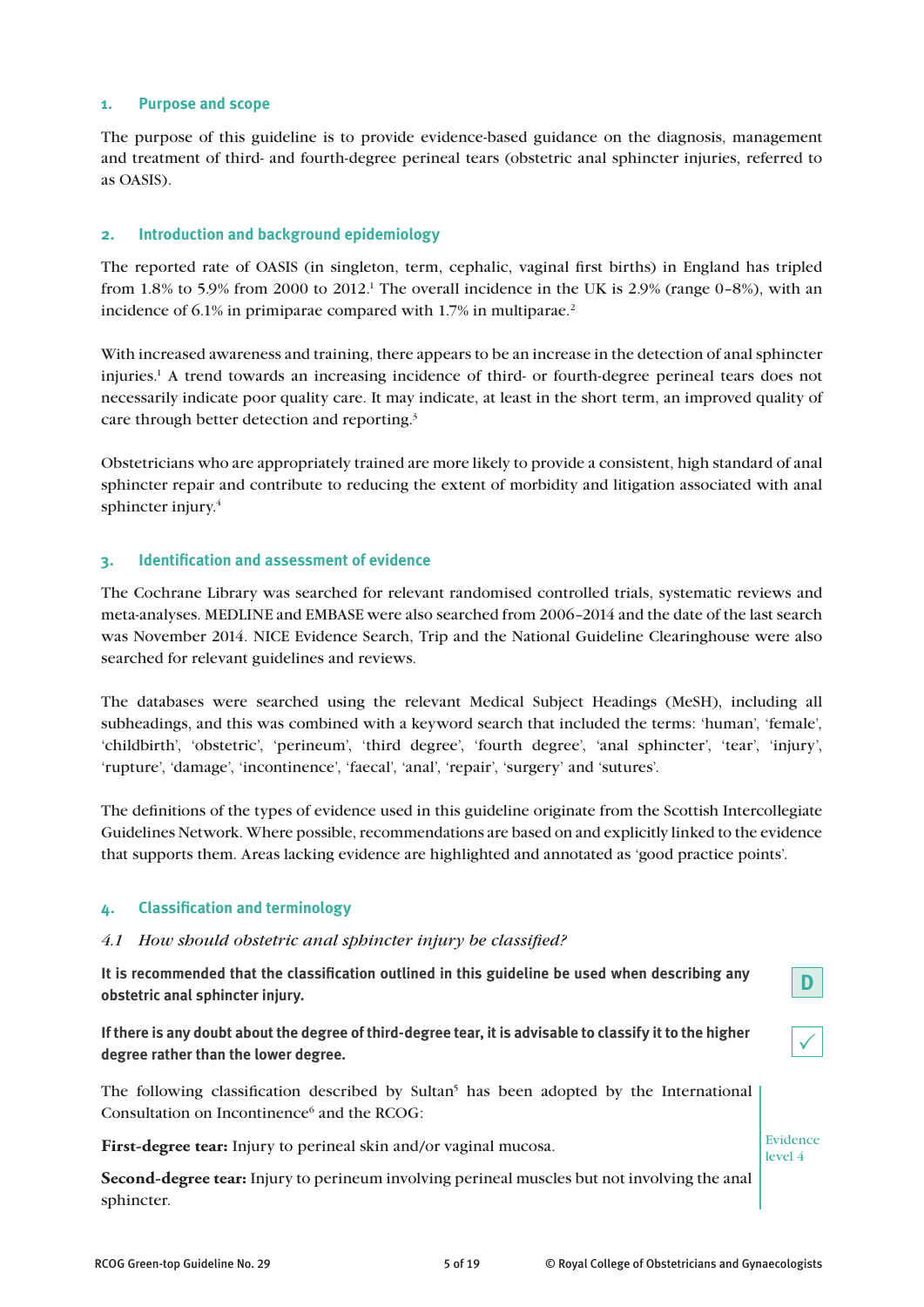**Third-degree tear:** Injury to perineum involving the anal sphincter complex:

**Grade 3a tear:** Less than 50% of external anal sphincter (EAS) thickness torn. **Grade 3b tear:** More than 50% of EAS thickness torn. **Grade 3c tear:** Both EAS and internal anal sphincter (IAS) torn.

Fourth-degree tear: Injury to perineum involving the anal sphincter complex (EAS and IAS) Evidence and anorectal mucosa. level 4

The lining of the anal canal varies along its length due to its embryological derivation. The proximal anal canal is lined with rectal mucosa (columnar epithelium) whereas the distal 1–1.5 cm of the anal canal is lined with modified squamous epithelium.7 To avoid confusion, the term 'anorectal mucosa' has been used instead of anal epithelium throughout this guideline.

**Obstetric anal sphincter injuries (OASIS)** encompass both third- and fourth-degree perineal tears.

**Anal incontinence** is defined as the complaint of involuntary loss of flatus and/or faeces affecting quality of life.8

The IAS plays a role in the maintenance of continence. In a prospective study involving followup of 531 women after OASIS, those with a grade 3c/4 tear had a significantly poorer outcome  $(P < 0.05)$  compared with women with a grade  $3a/3b$  tear with respect to the development of defaecatory symptoms, anal manometry results and the associated quality of life.<sup>9</sup> Another prospective follow-up study of 125 women who had OASIS reported a significantly increased incidence of anal incontinence  $(P < 0.001)$  in women who had 3b and fourth-degree compared with 3a tears.<sup>10</sup> A third prospective study of 500 women followed up at 3 months showed that level 2+ IAS defect thickness (partial thickness defect greater than one quadrant or full thickness IAS defect) was predictive of severe incontinence (OR 5.1, 95% CI 1.5-22.9).<sup>11</sup> A retrospective, descriptive cross-sectional study of 66 women who were followed up for a mean of 5 years showed that women with combined IAS and EAS injury  $(n = 6)$  had worse faecal incontinence  $(P < 0.05)$  and lower anal pressures  $(P = 0.04)$  than women with isolated EAS injury  $(n = 10).12$ 

Evidence

Inclusion of the IAS in the classification above would allow differentiation between future incontinence related to IAS injury and that related to EAS injury alone. It is recognised that identification of the IAS may be difficult in acute obstetric trauma, but every attempt should nonetheless be made to exclude and document injury to the IAS. Recording the degree of EAS damage (more or less than 50%) should be possible in all cases. If one is unsure whether it is more than 50% then it should be classified as 3b to avoid underestimation.

# **Rectal buttonhole tear**

If the tear involves the rectal mucosa with an intact anal sphincter complex, it is by definition not a fourth-degree tear. This has to be documented as a rectal buttonhole tear. If not recognised and repaired, this type of tear may lead to a rectovaginal fistula.13

Evidence level 4

 $\checkmark$ 

**D**

# **5. Prediction and prevention of obstetric anal sphincter injury**

# *5.1 Can obstetric anal sphincter injury be predicted?*

**Clinicians need to be aware of the risk factors for OASIS.**

**Clinicians should be aware, however, that risk factors do not allow the accurate prediction of OASIS.** 

The following risk factors have been identified. There is, however, considerable difference in  $\vert$  Evidence the reported risks for the same risk factor.<sup>1,14-16</sup> level 3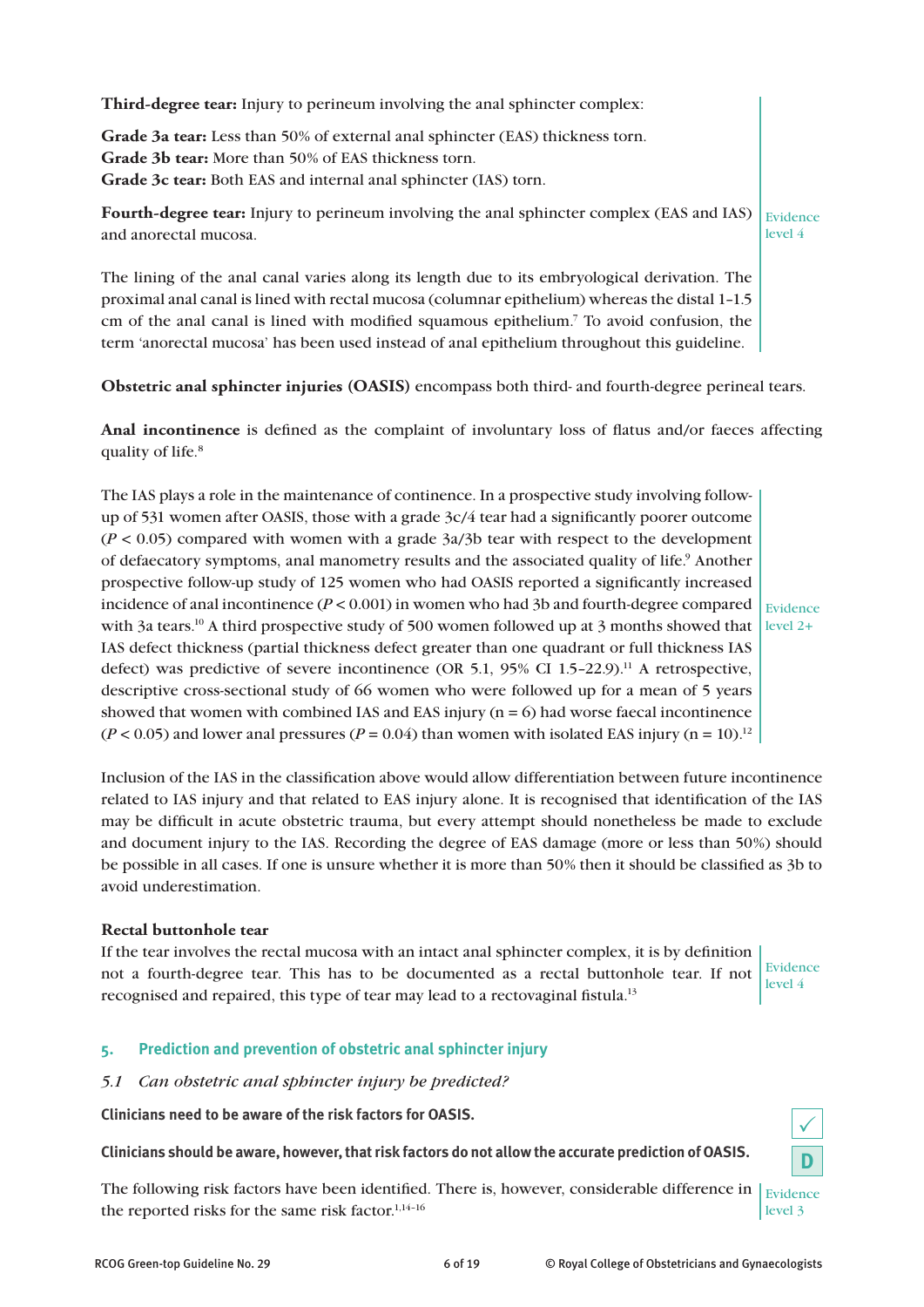- Asian ethnicity<sup>1</sup> (OR 2.27, 95% CI 2.14-2.41)
- nulliparity<sup>15</sup> (relative risk [RR] 6.97, 95% CI 5.40-8.99)
- birthweight greater than  $4 \text{ kg}^1$  (OR 2.27, 95% CI 2.18-2.36)
- shoulder dystocia<sup>1</sup> (OR 1.90, 95% CI 1.72-2.08)
- occipito-posterior position<sup>15</sup> (RR 2.44, 95% CI 2.07-2.89)
- prolonged second stage of labour:<sup>15</sup>
	- m duration of second stage between 2 and 3 hours (RR 1.47, 95% CI 1.20–1.79)
	- m duration of second stage between 3 and 4 hours (RR 1.79, 95% CI 1.43–2.22)
	- O duration of second stage more than  $4$  hours (RR 2.02, 95% CI 1.62–2.51)
- instrumental delivery:<sup>1</sup>
	- m ventouse delivery without episiotomy (OR 1.89, 95% CI 1.74–2.05)
	- O ventouse delivery with episiotomy (OR  $0.57$ ,  $95\%$  CI  $0.51$ – $0.63$ )
	- $\circ$  forceps delivery without episiotomy (OR 6.53, 95% CI 5.57-7.64)
	- o forceps delivery with episiotomy (OR 1.34, 95% CI 1.21-1.49).

Risk factors for OASIS were assessed in a retrospective study of 123 women who sustained third- or fourth-degree tears and 123 controls without OASIS. The authors concluded that a scoring system based on the reported risks from meta-analyses to identify women at risk is unlikely to be of practical use.16 Evidence level 2–

There is limited evidence in relation to the risk of sustaining recurrent OASIS. A large retrospective cohort study showed an odds ratio of 5.51 (95% CI 5.18–5.86) of sustaining recurrent OASIS in the subsequent pregnancy.17 Risk factors for sustaining recurrent OASIS in the subsequent pregnancy include Asian ethnicity (OR 1.59, 95% CI 1.48–1.71), forceps delivery (OR 4.02, 95% CI 3.51–4.60) and birthweight more than 4 kg (OR 2.29, 95% CI 2.16–2.43).

# Evidence level 2++

**C**

**D**

**D**

**C**

**A**

# *5.2 Can obstetric anal sphincter injury be prevented?*

**Clinicians should explain to women that the evidence for the protective effect of episiotomy is conflicting.**

**Mediolateral episiotomy should be considered in instrumental deliveries.**

**Where episiotomy is indicated, the mediolateral technique is recommended, with careful attention to ensure that the angle is 60 degrees away from the midline when the perineum is distended.**

**Perineal protection at crowning can be protective.**

**Warm compression during the second stage of labour reduces the risk of OASIS.**

# **Episiotomy**

The evidence that episiotomy prevents OASIS and/or anal incontinence is conflicting. Hospital Episode Statistics data have shown that episiotomy is associated with the lowest risk of OASIS.1 Some studies have shown a protective effect while others have not.<sup>18-20</sup>

However, there is evidence that a mediolateral episiotomy should be performed with instrumental deliveries as it appears to have a protective effect on OASIS.<sup>1,10</sup>

The angle of the episiotomy away from the midline has been shown to be important in reducing the incidence of OASIS,<sup>21,22</sup> with the National Institute for Health and Care Excellence (NICE) recommending an angle of  $45-60$  degrees from the midline.<sup>23</sup> Nonetheless, a prospective study by Kalis et al. suggests that a resultant suture angle of 40–60 degrees is more important than the incision angle of  $45-60$  degrees.<sup>24</sup>

Evidence level 3

Evidence level 2–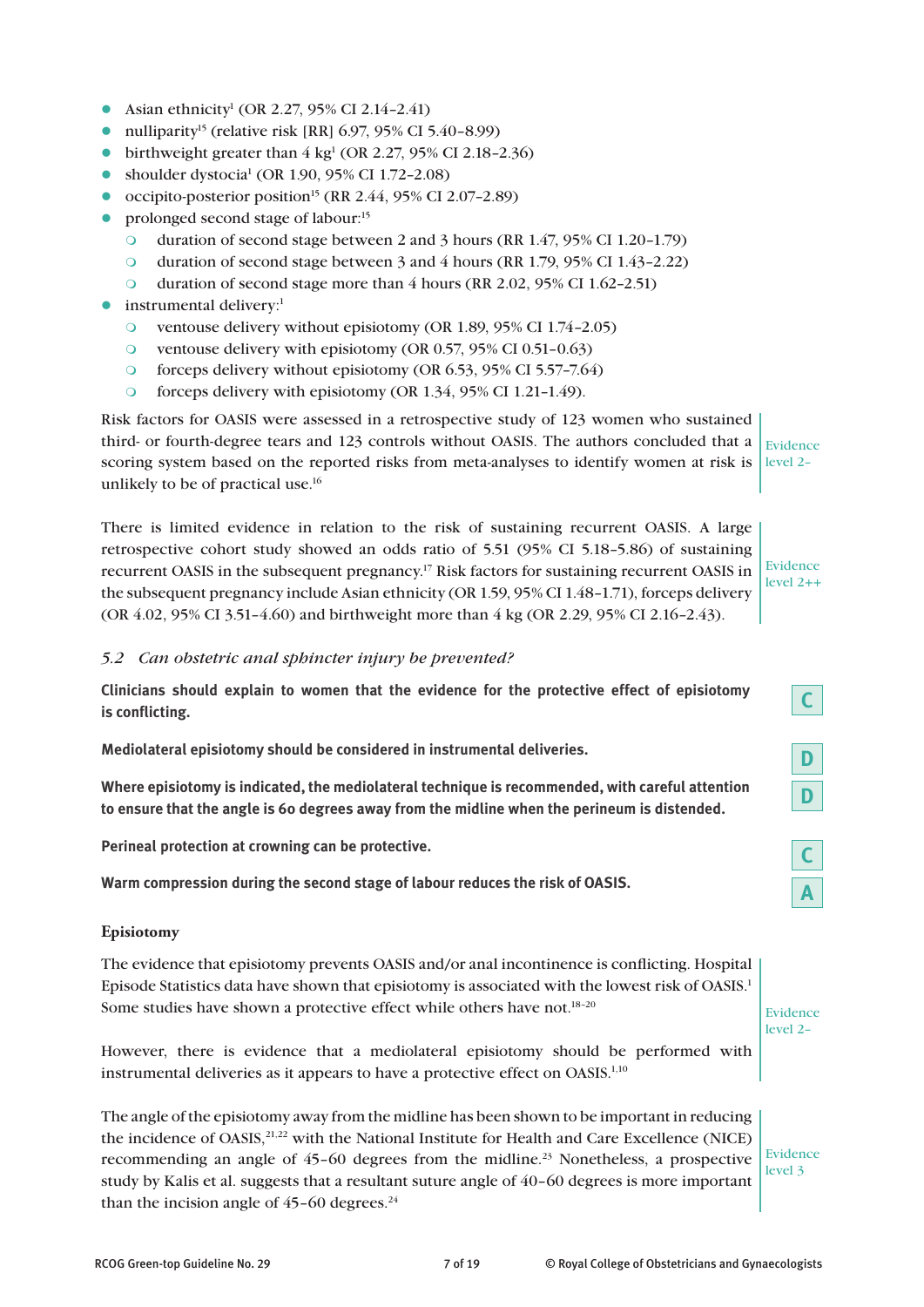However, this can be difficult to achieve at 'crowning' when the perineum is fully stretched. An episiotomy performed at 40 degrees results in a post-delivery angle of 22 degrees, which is too close to the midline to be maximally protective. A 60-degree episiotomy from the centre of the introitus results in a post-delivery angle of  $45$  degrees.<sup>24</sup> A study has demonstrated that doctors and midwives were unable to correctly estimate angles and lengths required to perform safe mediolateral episiotomies.25 None of the midwives and only 22% of doctors were able to perform a truly mediolateral episiotomy. Only 13% of episiotomies were at a postdelivery angle of 40 degrees or more.<sup>26</sup> Special scissors designed to ensure an incision angle of 60 degrees have been shown to be effective in achieving the correct angle.<sup>27,28</sup>

Evidence level 3

Evidence level 2+

# **Perineal protection**

The NICE *Intrapartum care* guideline23 found no difference between 'hands poised' and 'hands on' the perineum as prevention for OASIS. However, more recently there have been interventional studies using programmes which have successfully reduced OASIS rates, all of which have described manual perineal protection/'hands on' techniques.<sup>29,30</sup>

These include:

- 1. Left hand slowing down the delivery of the head.
- 2. Right hand protecting the perineum.
- 3. Mother NOT pushing when head is crowning (communicate).
- 4. Think about episiotomy (risk groups and correct angle).

The best method of perineal support/protection is unclear, with the Ritgen manoeuvre (delivering the fetal head, using one hand to pull the fetal chin from between the maternal anus and the coccyx and the other on the fetal occiput to control speed of delivery) no better than 'standard care' (not specifically defined but it included perineal protection/'hands on').<sup>31</sup> Evidence  $level 1+$ 

However, the positive effects of perineal support<sup>29,30</sup> suggest that this should be promoted, as opposed to 'hands off' or 'poised', in order to protect the perineum and reduce the incidence of OASIS. Evidence level 2+

# **Warm compress**

A Cochrane review has found the application of warm compresses during the second stage of labour to have a significant effect on reducing OASIS.<sup>32</sup> The analysis, comprising two studies (1525 women), found that warm compresses significantly reduced the risk of third- and fourthdegree tears (RR 0.48, 95% CI 0.28–0.84). The intervention involves holding the compress on the perineum continuously during and between contractions.

Evidence  $level 1++$ 

# **Perineal massage during antenatal period and in second stage of labour**

Perineal massage during the last month of pregnancy has been suggested as a possible way of enabling perineal tissue to expand more easily during birth. The Cochrane review<sup>33</sup> of four trials (2497 women) showed that perineal massage undertaken by the woman or her partner was associated with an overall reduction in the incidence of trauma requiring suturing (four trials, 2480 women, RR 0.91, 95% CI 0.86–0.96, number needed to treat to benefit [NNTB] 15 [10–36]). Women practising perineal massage were less likely to have an episiotomy (four trials, 2480 women, RR 0.84, 95% CI 0.74–0.95, NNTB 21 [12–75]). These findings were significant for women without previous vaginal birth only. No differences were seen in the incidence of first- or second-degree perineal tears or third-/fourth-degree perineal trauma (four trials, 2480 women, RR 0.81, 95% CI 0.56–1.18).

level 1–

Evidence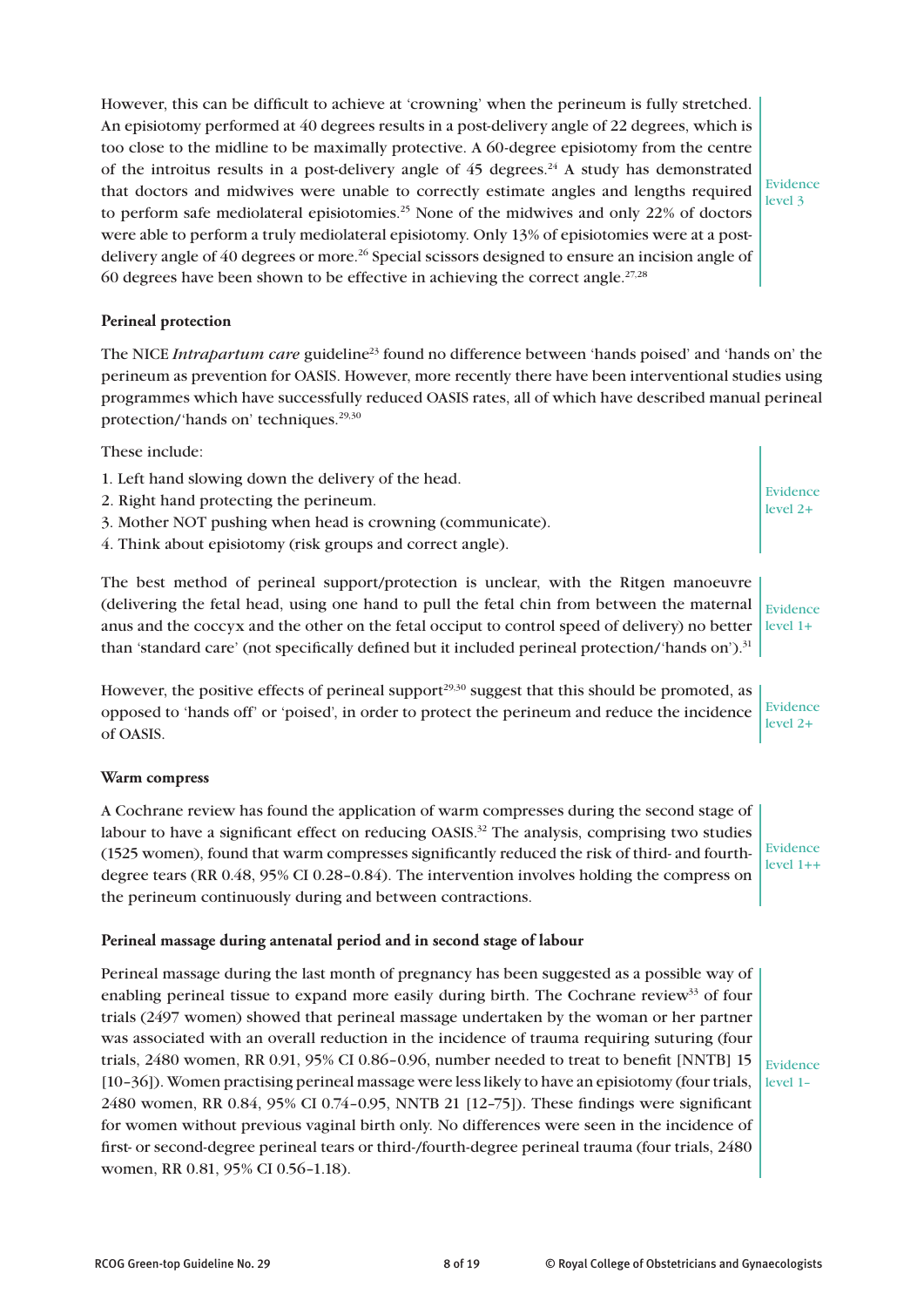The data regarding the protective effect of perineal massage in the second stage of labour are inconclusive; a small randomised trial found that the rates of intact perineums, first- and seconddegree tears and episiotomies were similar in the massage and control groups. There were fewer third-degree tears in the massage group (12 [1.7%] versus 23 [3.6%]; absolute risk 2.11, RR 0.45, 95% CI 0.23–0.93), although the trial was underpowered to measure this outcome.<sup>32,34</sup>

Evidence level 1–

 $\checkmark$ 

# **6. Identification of obstetric anal sphincter injuries**

# *6.1 How can the identification of obstetric anal sphincter injuries be improved?*

**All women having a vaginal delivery are at risk of sustaining OASIS or isolated rectal buttonhole tears. They should therefore be examined systematically, including a digital rectal examination, to assess the severity of damage, particularly prior to suturing.**

According to NICE perineal care guidance,<sup>23</sup> before assessing for genital trauma, healthcare professionals should:

- explain to the woman what they plan to do and why
- $\bullet$  offer inhalational analgesia
- $\bullet$  ensure good lighting
- l position the woman so that she is comfortable and so that the genital structures can be seen clearly.

The examination should be performed gently and may be done in the immediate period following birth. If genital trauma is identified following birth, further systematic assessment should be carried out, including a rectal examination.

Systematic assessment of genital trauma should include:<sup>13</sup>

- $\bullet$  further explanation of what the healthcare professional plans to do and why
- confirmation by the woman that effective local or regional analgesia is in place
- l visual assessment of the extent of perineal trauma to include the structures involved, the apex of the injury and assessment of bleeding
- l a rectal examination to assess whether there has been any damage to the external or internal anal sphincter if there is any suspicion that the perineal muscles are damaged.

The woman should usually be in the lithotomy position to allow adequate visual assessment of the degree of the trauma and for the repair itself. This position should only be maintained for as long as is necessary for the systematic assessment and repair. The systematic assessment and its results should be fully documented, preferably pictorially.

The woman should be referred to a more experienced healthcare professional if uncertainty exists as to the nature or extent of the trauma sustained. All relevant healthcare professionals should attend handson training in perineal/genital assessment and repair and ensure that they maintain these skills.

Following vaginal delivery, anal sphincter and anorectal mucosal injury cannot be excluded without performing a rectal examination. With increased awareness and training in examination and diagnosis, there appears to be an increase in the detection of  $OASIS$ ;<sup>4</sup> one observational study showed that increased vigilance can double the detection rate.35

Evidence level 2+

Since the introduction of endoanal ultrasound, sonographic abnormalities of the anal sphincter ('occult' injuries) have been identified in 33% of women following vaginal delivery.36 However, when endoanal ultrasound was performed immediately following delivery, the detection rate of OASIS was not significantly increased compared with clinical examination alone.<sup>37</sup> As there are current limitations in availability, image quality, interpretation skills and patient acceptability, the use of endoanal ultrasound in detecting anal sphincter injuries immediately after delivery should be viewed as a research tool.

Evidence level 3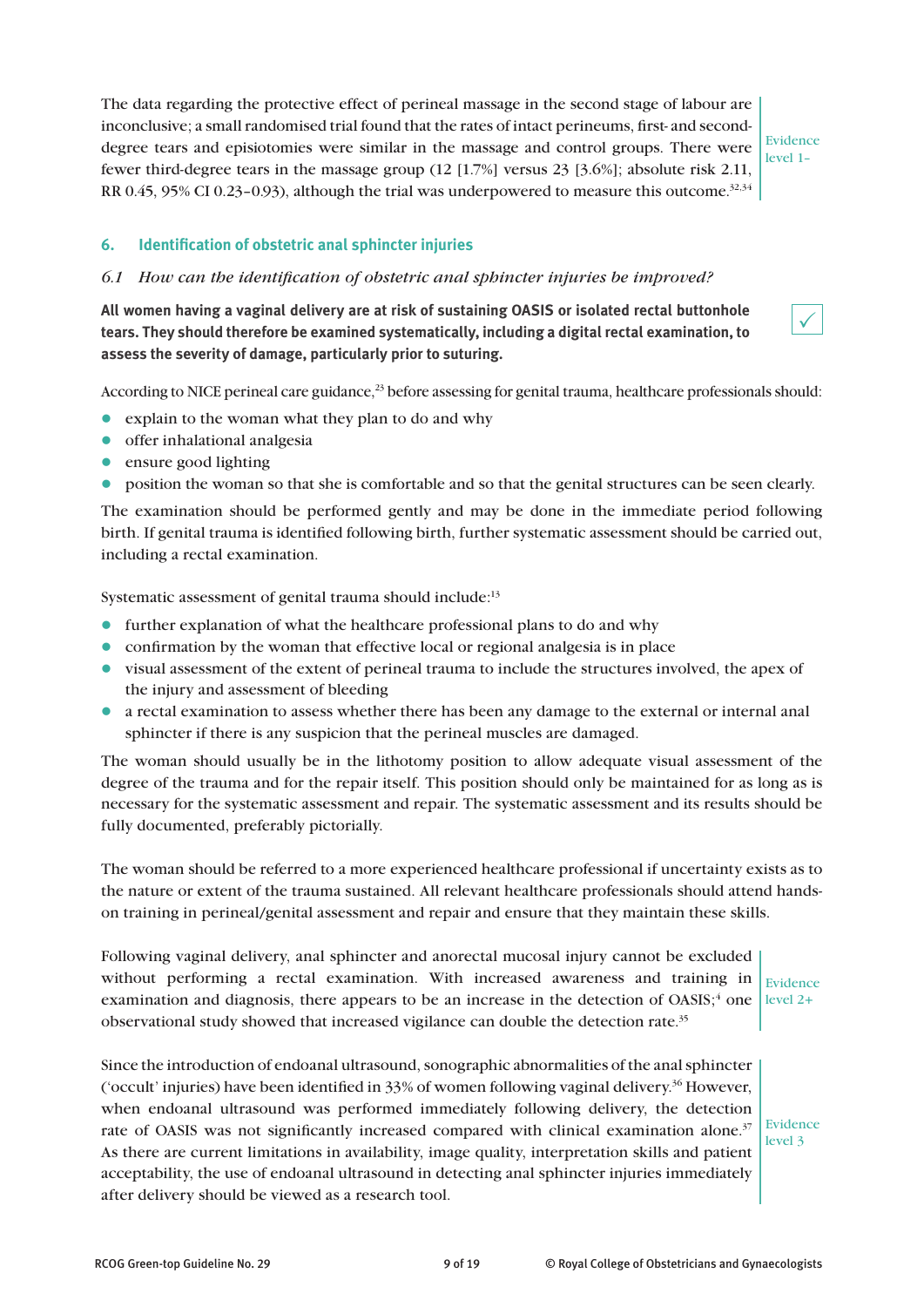# **7. Repair of OASIS**

# *7.1 General principles*

**Repair of third- and fourth-degree tears should be conducted by an appropriately trained clinician or by a trainee under supervision.** 

**Repair should take place in an operating theatre, under regional or general anaesthesia, with good lighting and with appropriate instruments. If there is excessive bleeding, a vaginal pack should be inserted and the woman should be taken to the theatre as soon as possible. Repair of OASIS in the delivery room may be performed in certain circumstances after discussion with a senior obstetrician.**

**Figure of eight sutures should be avoided during the repair of OASIS because they are haemostatic in nature and may cause tissue ischaemia.**

**A rectal examination should be performed after the repair to ensure that sutures have not been inadvertently inserted through the anorectal mucosa. If a suture is identified it should be removed.**

Involvement of a colorectal surgeon will be dependent on local protocols, expertise and availability as the majority of colorectal surgeons are not familiar with acute OASIS.<sup>38</sup> Repair in an operating theatre will allow the repair to be performed under optimal conditions with appropriate instruments, adequate light and an assistant. Regional or general anaesthesia will  $\vert$  level  $4$ facilitate identification of the full extent of the injury and enable retrieval of the retracted ends of the torn anal sphincter.13  $\mathsf{E}% _{0}$ 

# *7.2 Which techniques should be used to accomplish the repair of the anorectal mucosa?*

**The torn anorectal mucosa should be repaired with sutures using either the continuous or interrupted technique.**

Traditionally, the technique described to repair the torn anal mucosa was to insert interrupted sutures with the knot tied within the anal canal. However, this was recommended when catgut was in use to minimise tissue reaction and infection.<sup>39</sup> With the availability of polyglactin  $\frac{1}{\text{Evidence}}$ suture material this is no longer necessary as it dissolves by hydrolysis. Whichever technique  $\vert$  level 4 is used, figure of eight sutures should be avoided during repair of the anal mucosa as they can cause ischaemia.

# *7.3 Which techniques should be used to accomplish the repair of the internal anal sphincter?*

**Where the torn IAS can be identified, it is advisable to repair this separately with interrupted or mattress sutures without any attempt to overlap the IAS.**

In 1999, Sultan first described separate repair of the IAS during primary repair using the endto-end technique.<sup>40</sup> Since then, a number of studies have demonstrated that a separate repair of the IAS improves the likelihood of subsequent anal continence.<sup>9-12</sup>

# *7.4 Which techniques should be used to repair the external anal sphincter?*

**For repair of a full thickness EAS tear, either an overlapping or an end-to-end (approximation) method can be used with equivalent outcomes.**

**For partial thickness (all 3a and some 3b) tears, an end-to-end technique should be used.**

A Cochrane review demonstrated no difference in outcomes between an end-to-end and an  $\vert$  Evidence overlap repair and therefore the end-to-end technique can be used for all external sphincter tears.<sup>41</sup>  $\vert$  level 1++



|--|--|--|--|--|

 $\checkmark$ 

| videnc |  |
|--------|--|
| vel 4  |  |

| vidence |  |  |
|---------|--|--|

**D**



**C**

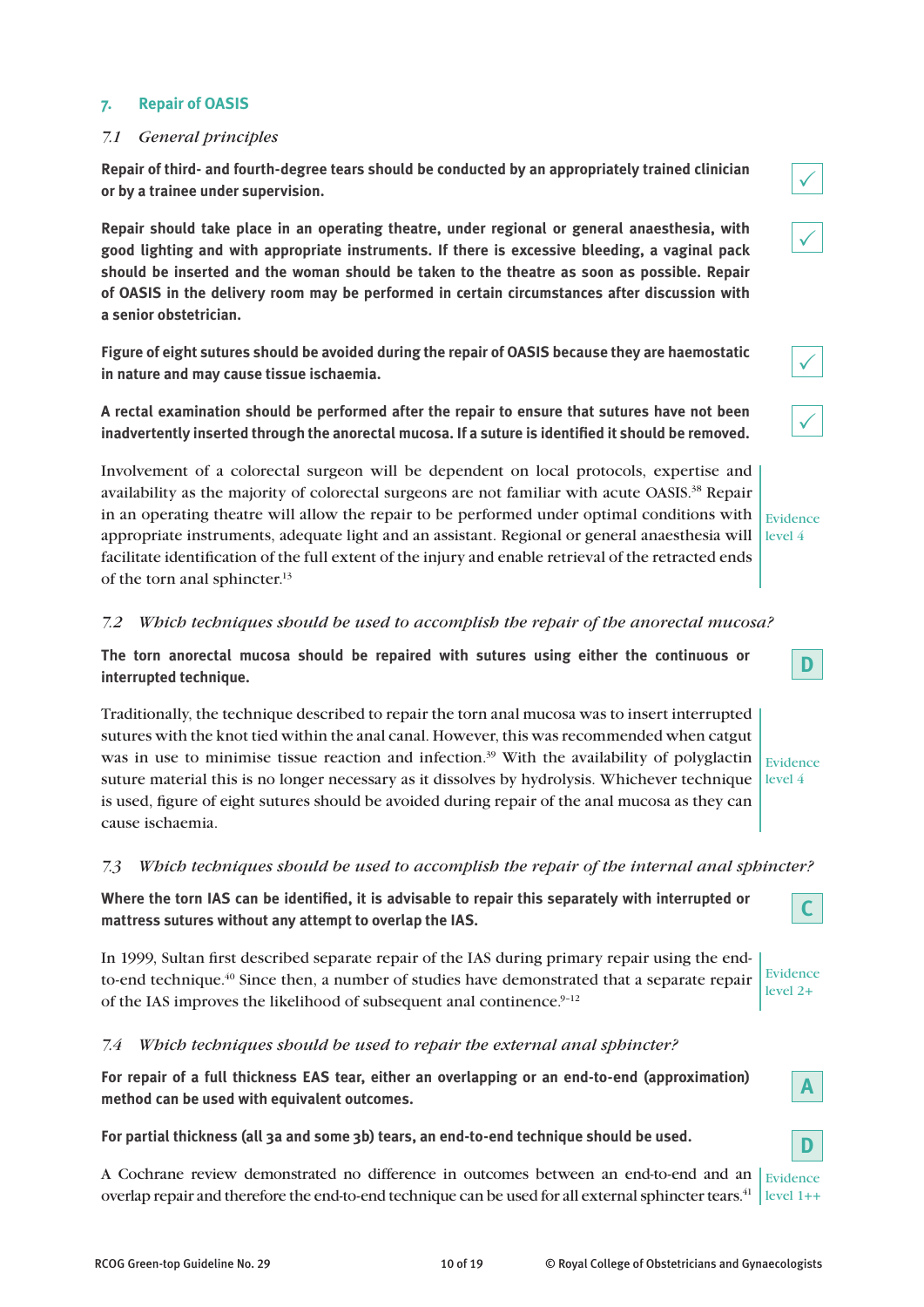This Cochrane review on the method of repair for third- and fourth-degree tears examined six trials involving 588 women.<sup>41</sup> There was considerable heterogeneity in the outcome measures, time points and reported results. Meta-analyses showed that there was no statistically significant difference in perineal pain (RR 0.08, 95% CI 0.00–1.45, one trial, 52 women), dyspareunia (average RR 0.77, 95% CI 0.48–1.24, two trials, 151 women) or flatus incontinence (RR 1.14, 95% CI 0.58–2.23, three trials, 256 women) between the two repair techniques at 12 months. However, it showed a statistically significant lower incidence of faecal urgency (RR 0.12, 95% CI 0.02–0.86, one trial, 52 women) and lower anal incontinence score (standardised mean difference [SMD] –0.70, 95% CI –1.26 to –0.14, one trial, 52 women) in the overlap group. The overlap technique was also associated with a statistically significant lower risk of deterioration of anal incontinence symptoms over 12 months (RR 0.26, 95% CI 0.09–0.79, one trial, 41 women). There was no significant difference in quality of life. At 36 months' follow-up, there was no difference in flatus incontinence (average RR 1.12, 95% CI 0.63–1.99, one trial, 68 women) or faecal incontinence (average RR 1.01, 95% CI 0.34–2.98, one trial, 68 women). The overlap technique can only be used for full thickness external sphincter tears to allow the torn ends to be overlapped without tension and this technique has only been described to repair full thickness EAS tears. As two free ends of the muscle are needed for a proper overlap repair, overlapping of partial thickness EAS tears would exert undue tension on the repair. Therefore an end-to-end repair should be performed in a partial thickness EAS tear (3a and some 3b).<sup>40</sup>

Evidence level 4

# **8. Choice of suture materials**

*8.1 Which suture materials should be used to accomplish repair of obstetric anal sphincter injuries?* 

**3-0 polyglactin should be used to repair the anorectal mucosa as it may cause less irritation and discomfort than polydioxanone (PDS) sutures.**

**When repair of the EAS and/or IAS muscle is being performed, either monofilament sutures such as 3-0 PDS or modern braided sutures such as 2-0 polyglactin can be used with equivalent outcomes.**

**When obstetric anal sphincter repairs are being performed, the burying of surgical knots beneath the superficial perineal muscles is recommended to minimise the risk of knot and suture migration to the skin.**

The use of PDS sutures for repair of the anorectal mucosa should be avoided as they take  $\vert$  Evidence longer to dissolve and may cause discomfort in the anal canal.<sup>39</sup> level 4

There are no systematic reviews available to evaluate the best suture material for the repair of the EAS. The only randomised controlled trial comparing Vicryl® (3-0 polyglactin; Ethicon, Somerville, New Jersey, USA) and PDS reported no significant difference in suture-related morbidity at 6 weeks and bowel symptoms at 6 and 12 months.<sup>42</sup> There are no systematic reviews or randomised studies available to evaluate the type of suture materials used in the repair of the IAS. Similar to EAS repair, the use of fine suture sizes such as 3-0 PDS and 2-0 polyglactin (Vicryl®) may cause less irritation and discomfort.

Suture migration is recognised when a woman complains of irritation/pain around the perineum after repair of OASIS. This may also be detected at the time of examination where the exposed ends of suture material are seen or felt on digital examination. Exposed suture ends can be trimmed in the outpatient setting under local anaesthesia. The reported incidence of suture migration is about 7% and this can be reduced by trimming the suture ends and burying the knots in the deep and superficial perineal muscles.<sup>42</sup>



|--|



Evidence level 1–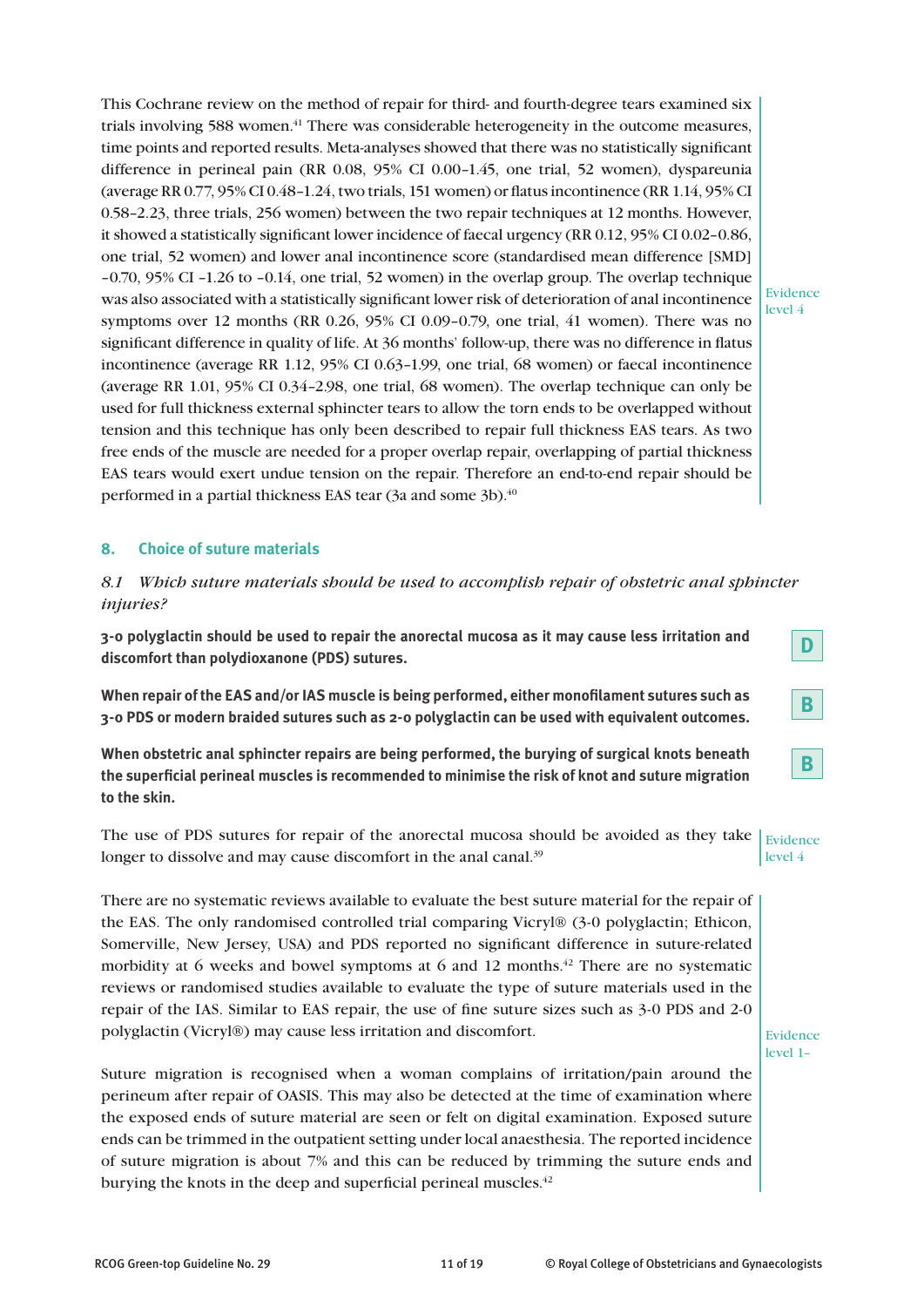# **9. Surgical competence**

# *9.1 Who should repair obstetric anal sphincter injury?*

**Obstetric anal sphincter repair should be performed by appropriately trained practitioners.**

**Formal training in anal sphincter repair techniques should be an essential component of obstetric training.**

Inexperienced attempts at anal sphincter repair may contribute to maternal morbidity, especially subsequent anal incontinence. Published randomised controlled trials have reported residual EAS defects in  $19-36\%$  overall following repair.<sup>43–45</sup> The clinical relevance of asymptomatic defects demonstrated by ultrasound is currently unclear, but it has been suggested that this may be due to inadequate primary repair. $9,46$ 

In 2002, a survey of UK consultant obstetricians and trainee obstetricians in two regions highlighted the deficiency in and their dissatisfaction with their training in the management of third-degree tears.38,47

Repair of third- and fourth-degree perineal tears has now been incorporated in the module on postpartum problems in the RCOG core training log book.48 Many regions now conduct training workshops involving the use of simulation models.2

# **10. Postoperative management**

#### *10.1 How should women with obstetric anal sphincter injury be managed postoperatively?*

**The use of broad-spectrum antibiotics is recommended following repair of OASIS to reduce the risk of postoperative infections and wound dehiscence.**

**The use of postoperative laxatives is recommended to reduce the risk of wound dehiscence.**

**Bulking agents should not be given routinely with laxatives.**

**Local protocols should be implemented regarding the use of antibiotics, laxatives, examination and follow-up of women with obstetric anal sphincter repair.**

**Women should be advised that physiotherapy following repair of OASIS could be beneficial.**

**Women who have undergone obstetric anal sphincter repair should be reviewed at a convenient time (usually 6–12 weeks postpartum). Where possible, review should be by clinicians with a special interest in OASIS.**

**If a woman is experiencing incontinence or pain at follow-up, referral to a specialist gynaecologist or colorectal surgeon should be considered.**

A Cochrane review addressing antibiotic prophylaxis for third- and fourth-degree perineal tears, comparing prophylactic antibiotics against placebo or no antibiotics, included only one randomised controlled trial of 147 participants.<sup>49</sup> Although the data suggested that prophylactic antibiotics help to prevent perineal wound complications following third- or fourth-degree level 1– perineal tears, loss to follow-up was very high. The authors concluded that results should be interpreted with caution as they are based on one small trial.

No systematic reviews were identified which evaluated the use of postoperative laxatives and stool softeners. Laxatives are recommended during the postoperative period as passage of a hard stool may disrupt the repair.<sup>40</sup> Use of stool softeners such as lactulose is recommended level 2+ for about 10 days after the repair. Evidence

| í |  |
|---|--|

Evidence level 1–

Evidence level 3

| Evidence |  |
|----------|--|
| level 4  |  |

| ٠ |
|---|

**B**

| ĺ |  |
|---|--|

| ╭ |
|---|
| ∕ |

|--|

Evidence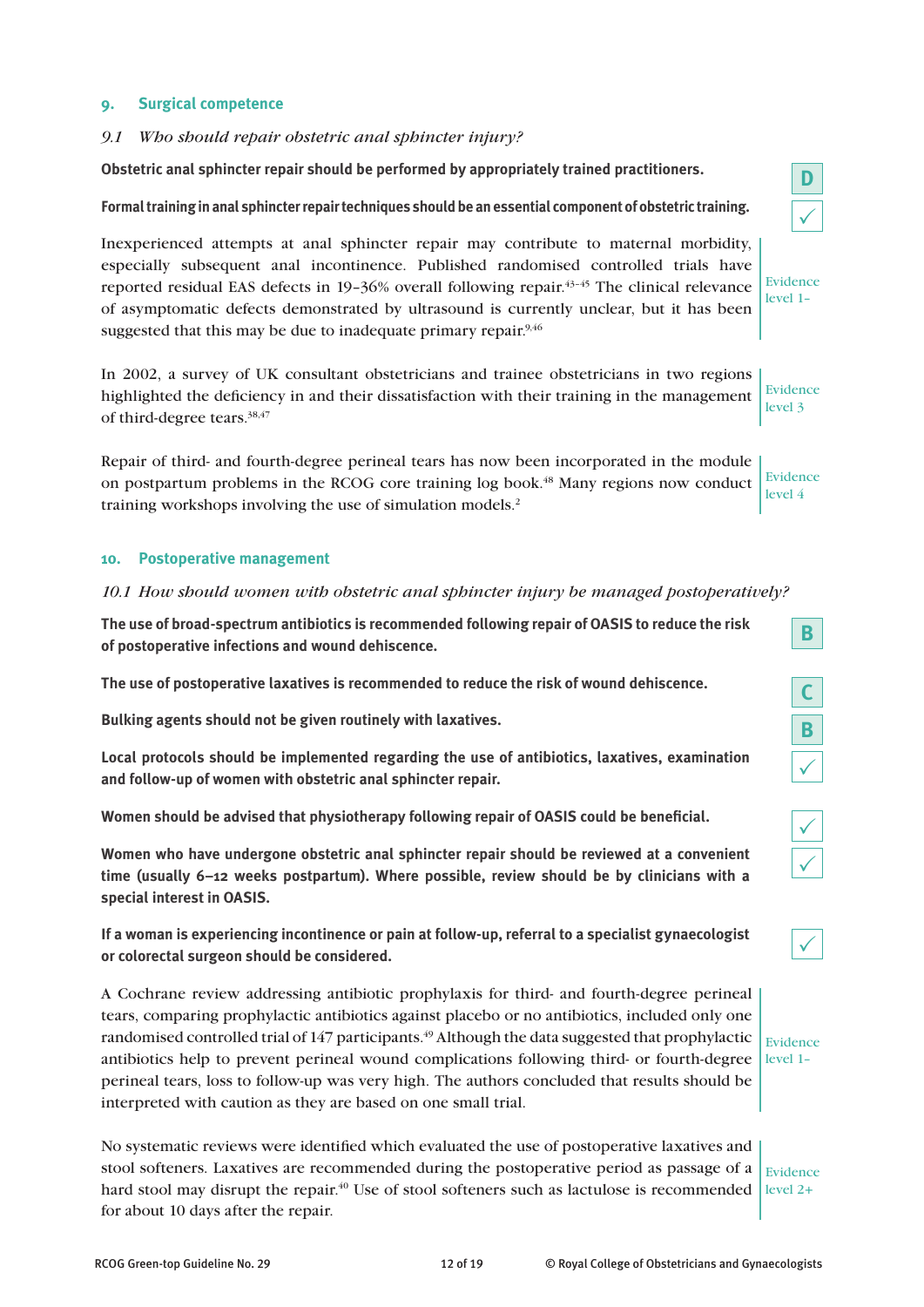One randomised controlled study compared laxatives and bulking agents in the postoperative period following primary OASIS repair.50 In this study, women in the laxative group had a significantly earlier and less painful bowel motion and earlier postnatal discharge. There was no difference in the symptomatic or functional outcome of repair between the two regimens. The dose of lactulose should be titrated to keep the stool soft but not loose. A randomised controlled trial of lactulose alone versus lactulose with ispaghula husk (Fybogel®, Reckitt Benckiser, Hull, UK) demonstrated that incontinence in the immediate postpartum period was more frequent  $(32.86\%$  versus 18.18%;  $P = 0.03$ ) with the latter regime and therefore routine prescription of bulking agents and lactulose together is not recommended.<sup>51</sup>

Evidence level 1–

There was one randomised controlled trial comparing early home biofeedback therapy and pelvic floor exercises for women who sustained OASIS and this study showed that there was no added value in using early home biofeedback therapy.52

As there are considerable variations in the use of antibiotics, laxatives and physiotherapy and in available facilities for follow-up in different hospitals, the follow-up regimen is best designed according to local facilities.

There were no systematic reviews or randomised controlled trials to indicate the optimal method of follow-up after OASIS. It is appropriate to review women in the postnatal period to discuss injury sustained during childbirth, assess symptoms and offer advice on how to seek help if symptoms develop, offer treatment and/or referral if indicated and offer advice on future mode of delivery. Use of a validated health-related quality of life questionnaire may be useful for assessment of women who develop anal incontinence after sustaining OASIS.<sup>53</sup> The RCOG has produced a patient information leaflet on third- and fourth-degree perineal care and this, or a suitable alternative, should be given to all women who have had OASIS.54

Evidence level 4

If facilities are available and resources allow, follow-up of women with OASIS should be in a dedicated perineal clinic with access to endoanal ultrasonography and anal manometry as this can aid decision making regarding future delivery.55,56

# **11. Prognosis**

# *11.1 What is the prognosis following surgical repair?*

**Women should be advised that 60–80% of women are asymptomatic 12 months following delivery and EAS repair.**

Several randomised controlled studies carried out since 2000 comparing overlap and end-toend techniques of EAS repair have reported low incidences of anal incontinence symptoms in both arms, $42-45$  with 60–80% of women described as asymptomatic at 12 months. $4,42,44,45$ 

# **12. Future deliveries**

# *12.1 What advice should women be given following an obstetric anal sphincter injury concerning future pregnancies and mode of delivery?*

**All women who sustained OASIS in a previous pregnancy should be counselled about the mode of delivery and this should be clearly documented in the notes.**

**The role of prophylactic episiotomy in subsequent pregnancies is not known and therefore an episiotomy should only be performed if clinically indicated.**



| Evidence |  |
|----------|--|
| level 1  |  |

 $\checkmark$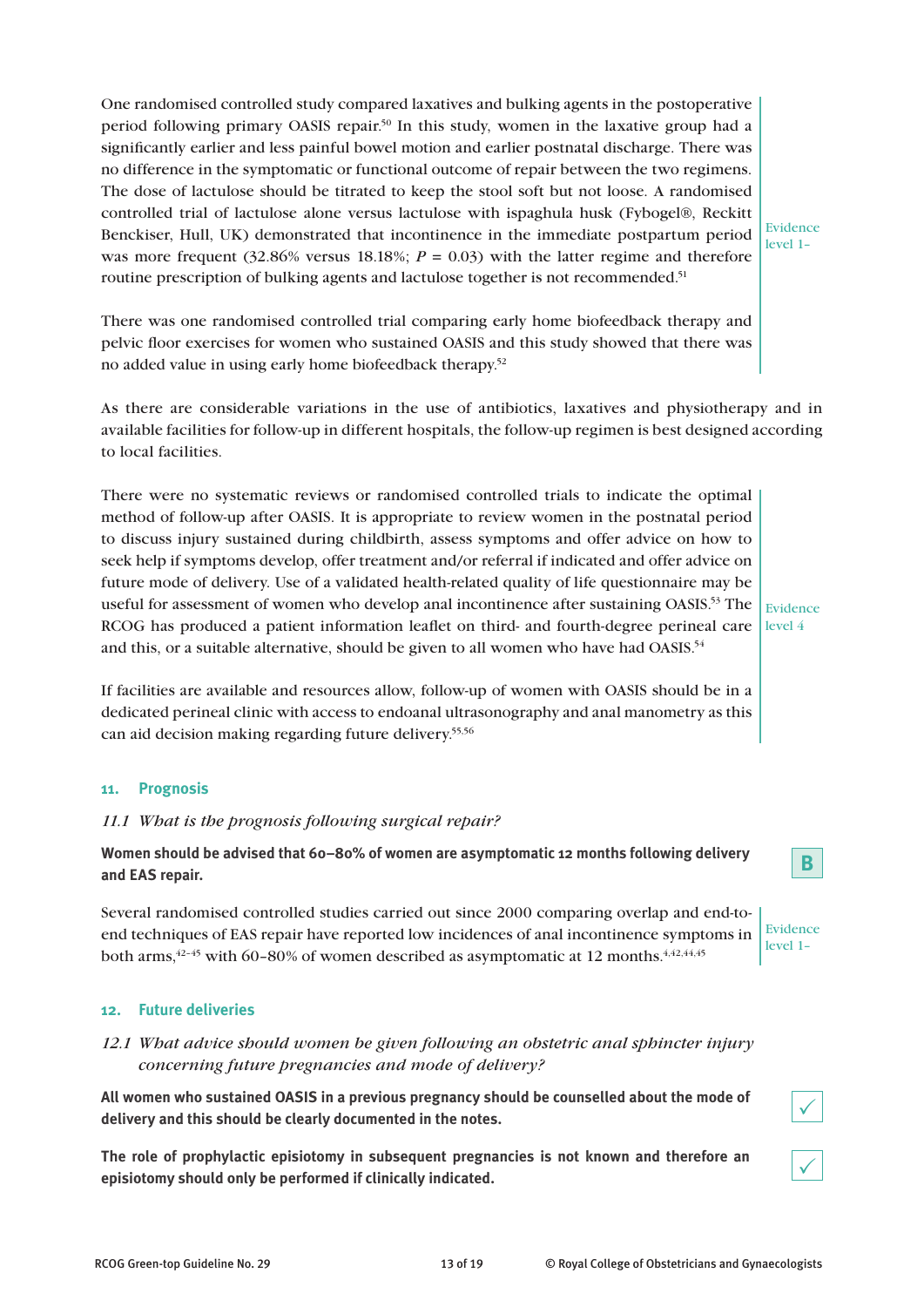**All women who have sustained OASIS in a previous pregnancy and who are symptomatic or have abnormal endoanal ultrasonography and/or manometry should be counselled regarding the option of elective caesarean birth.**

There were no systematic reviews or randomised controlled trials to suggest the best method of delivery following OASIS. The risk of sustaining a further third- or fourth-degree tear after a subsequent delivery is 5-7%.<sup>56,57</sup> The risks of a subsequent vaginal delivery after a thirddegree tear have been assessed, with 17% of women developing worsening faecal symptoms level 4 after a second vaginal delivery.58–61 This seemed to occur if there had been faecal incontinence beyond 3 months but resolution by 6 months after the index delivery.<sup>60</sup> Evidence

There are no studies to suggest that prophylactic episiotomy in the subsequent delivery would prevent OASIS. Hence the decision to perform an episiotomy during the subsequent delivery after previous OASIS needs to be a clinical decision independent of the previous OASIS.

All women who have suffered OASIS should be counselled regarding the mode of delivery and this should be clearly documented in the notes. If the woman is symptomatic or shows abnormally low anorectal manometric pressures and/or endoanal ultrasonographic defects, an elective caesarean section may be considered.<sup>39</sup> One prospective study of pregnant women who previously sustained OASIS evaluated a protocol in which women who had a sonographic  $\vert_{\rm Evidence}$ defect of the external sphincter of more than 30 degrees accompanied by an incremental  $\vert$  level 4 squeeze pressure of less than 20 mmHg were offered a caesarean section. All other women were advised to have a vaginal delivery. Short-term follow-up of this cohort of 73 women showed that the women who underwent vaginal delivery suffered no significant deterioration in anal sphincter function or quality of life.<sup>56</sup>

# **13. Risk management**

# *13.1 What processes and policies should be in place for women who have sustained obstetric OASIS?*

**Units should have a clear protocol for the management of OASIS.**

**Documentation of the anatomical structures involved, the method of repair and the suture materials should be made.**

**The woman should be fully informed about the nature of her tear and the offer of follow-up should be made, all supported by relevant written information.**

There has been a rise in litigation related to OASIS. The majority of cases are related to failure to identify the injury after delivery, leading to subsequent anal incontinence and rectovaginal and anovaginal fistulae.<sup>62</sup> From 1 April 2000 to 31 March 2010, there were  $441$  claims in England in which allegations of negligence were made arising out of obstetric perineal trauma (the fourth highest number of claims in obstetrics). The total value of those claims, including both damages and legal costs, was estimated to be  $\pounds31.2$  million and 85% of these claims were related to misdiagnosis of perineal trauma.<sup>62</sup>

At present, the occurrence of OASIS is not considered substandard care because it is a known complication of vaginal delivery. However, failure to recognise anal sphincter damage or carry out an adequate repair may be considered substandard care. A poor technique, poor selection of materials or poor healing may cause a repair to fail.<sup>63</sup>

Clear documentation, preferably using a drawing, together with providing the woman with an explanation and patient information leaflet, is important.<sup>54</sup>

 $\checkmark$ 



|--|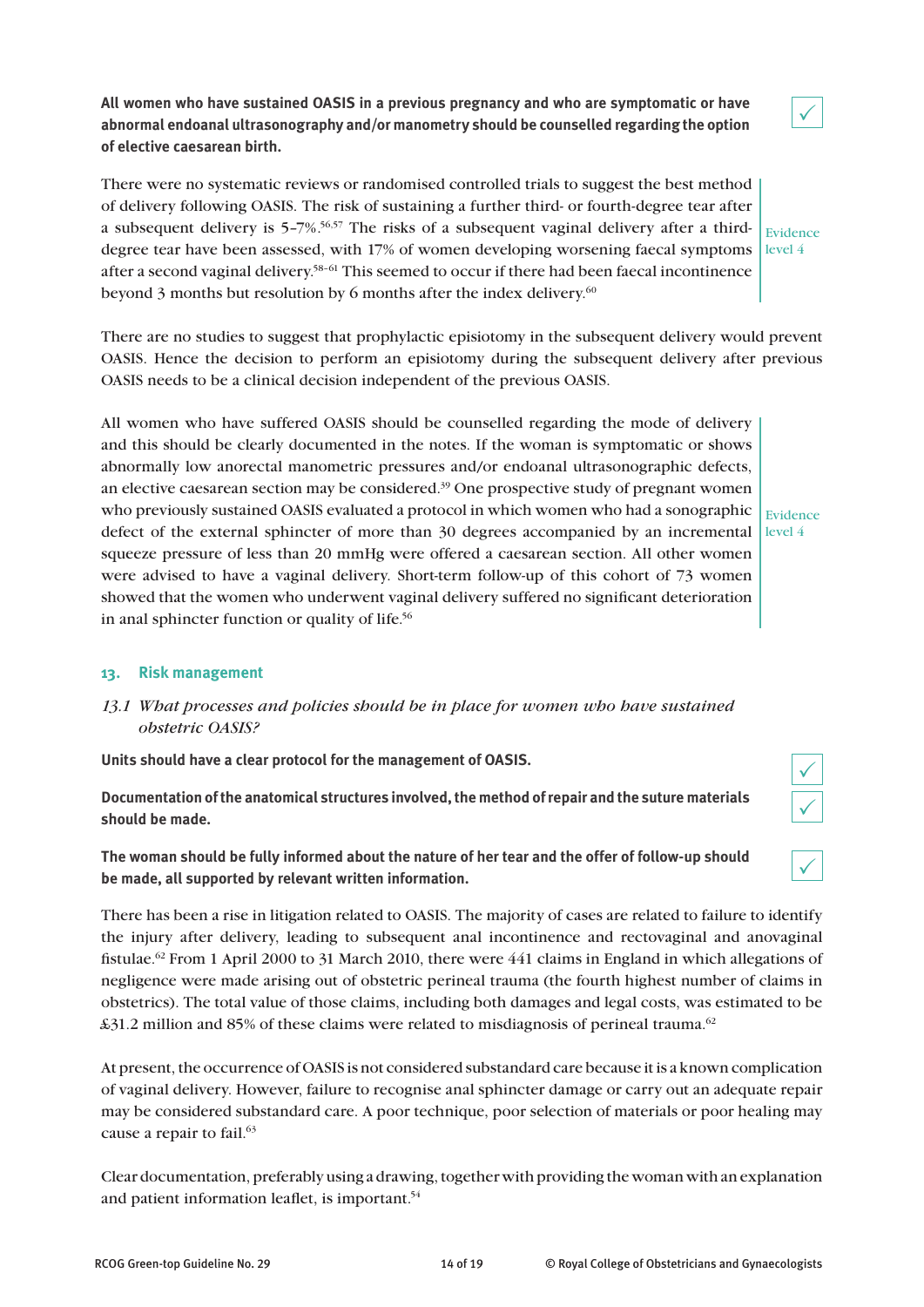# **14. Recommendations for future research**

There is a lack of evidence to inform decision making regarding the optimal mode of delivery following OASIS. This needs to be addressed by encouraging participation in multicentre randomised controlled trials.

Further research is required into patient acceptability of endoanal ultrasound and the interpretation of endoanal ultrasound in detecting residual anal sphincter defects immediately after primary surgical repair.

The need for secondary surgery in women who have had OASIS should be investigated.

#### **15. Auditable topics**

Organisations should audit the recognition of OASIS and institute a protocol for repair and follow-up. Collected data should be audited against recommended/locally agreed standards.

- Incidence of OASIS compared with reported incidence of less than 3% in the UK.
- 100% evidence of adequate documentation of systematic examination of the vagina, perineum and rectum prior to suturing of OASIS.
- 100% of OASIS repaired with documented evidence of type of analgesia, suture material, method of repair and grade of operator.
- 100% of women with OASIS receiving postoperative advice as per local protocol and follow-up appointment.
- 100% of doctors and midwives undertaking repair of OASIS have attended recognised training courses.

# **16. Useful links and support groups**

- l Bladder and Bowel Foundation [http://www.bladderandbowelfoundation.org/bowel/].
- l Royal College of Obstetricians and Gynaecologists. *A third- or fourth-degree tear during birth: Information for you*. London: RCOG; 2015.

#### **References**

- 1. Gurol-Urganci I, Cromwell DA, Edozien LC, Mahmood TA, Adams EJ, Richmond DH, et al. Third- and fourth-degree perineal tears among primiparous women in England between 2000 and 2012: time trends and risk factors. *BJOG* 2013;120:1516–25.
- 2. Thiagamoorthy G, Johnson A, Thakar R, Sultan AH. National survey of perineal trauma and its subsequent management in the United Kingdom. *Int Urogynecol J* 2014;25:1621–7.
- 3. Baghurst PA. The case for retaining severe perineal tears as an indicator of the quality of obstetric care. *Aust N Z J Obstet Gynaecol* 2013;53:3–8.
- 4. Andrews V, Shelmeridine S, Sultan AH, Thakar R. Anal and urinary incontinence 4 years after a vaginal delivery. *Int Urogynecol J* 2013;24:55–60.
- 5. Sultan AH. Obstetric perineal injury and anal incontinence. *Clin Risk* 1999;5:193–6.
- 6. Koelbl H, Igawa T, Salvatore S, Laterza RM, Lowry A, Sievert KD, et al. Pathophysiology of urinary incontinence, faecal incontinence and pelvic organ prolapse. In: Abrams P, Cardozo L, Khoury S, Wein A, editors. *Incontinence*. 5th ed. [place unknown]: ICUD-EAU; 2013. p. 261–359.
- 7. Thakar R, Fenner DE. Anatomy of the Perineum and the Anal Sphincter. In: Sultan AH, Thakar R, Fenner DE, editors. *Perineal and anal sphincter trauma*. London: Springer; 2007. p. 1–12.
- 8. Haylen BT, de Ridder D, Freeman RM, Swift SE, Berghmans B, Lee J, et al.; International Urogynecological Association; International Continence Society. An International Urogynecological Association (IUGA)/International Continence Society (ICS) joint report on the terminology for female pelvic floor dysfunction. *Neurourol Urodyn* 2010;29:4–20.
- 9. Roos AM, Thakar R, Sultan AH, Outcome of primary repair of obstetric anal sphincter injuries (OASIS): does the grade of tear matter? *Ultrasound Obstet Gynecol* 2010;36:368–74.
- 10. De Leeuw JW, Vierhout ME, Struijk PC, Hop WC, Wallenburg HC. Anal sphincter damage after vaginal delivery: functional outcome and risk factors for fecal incontinence. *Acta Obstet Gynecol Scand* 2001;80:830–4.
- 11. Mahony R, Behan M, Daly L, Kirwan C, O'Herlihy C, O'Connell PR. Internal anal sphincter defect influences continence outcome following obstetric anal sphincter injury. *Am J Obstet Gynecol* 2007;196:217.e1–5.
- 12. Visscher AP, Lam TJ, Hart N, Felt-Bersma RJ. Fecal incontinence, sexual complaints, and anorectal function after third-degree obstetric anal sphincter injury (OASI): 5-year follow-up. *Int Urogynecol J* 2014;25:607–13.
- 13. Sultan AH, Kettle C. Diagnosis of Perineal Trauma. In: Sultan AH, Thakar R, Fenner DE, editors. *Perineal and anal sphincter trauma*. London: Springer; 2007. p. 13–9.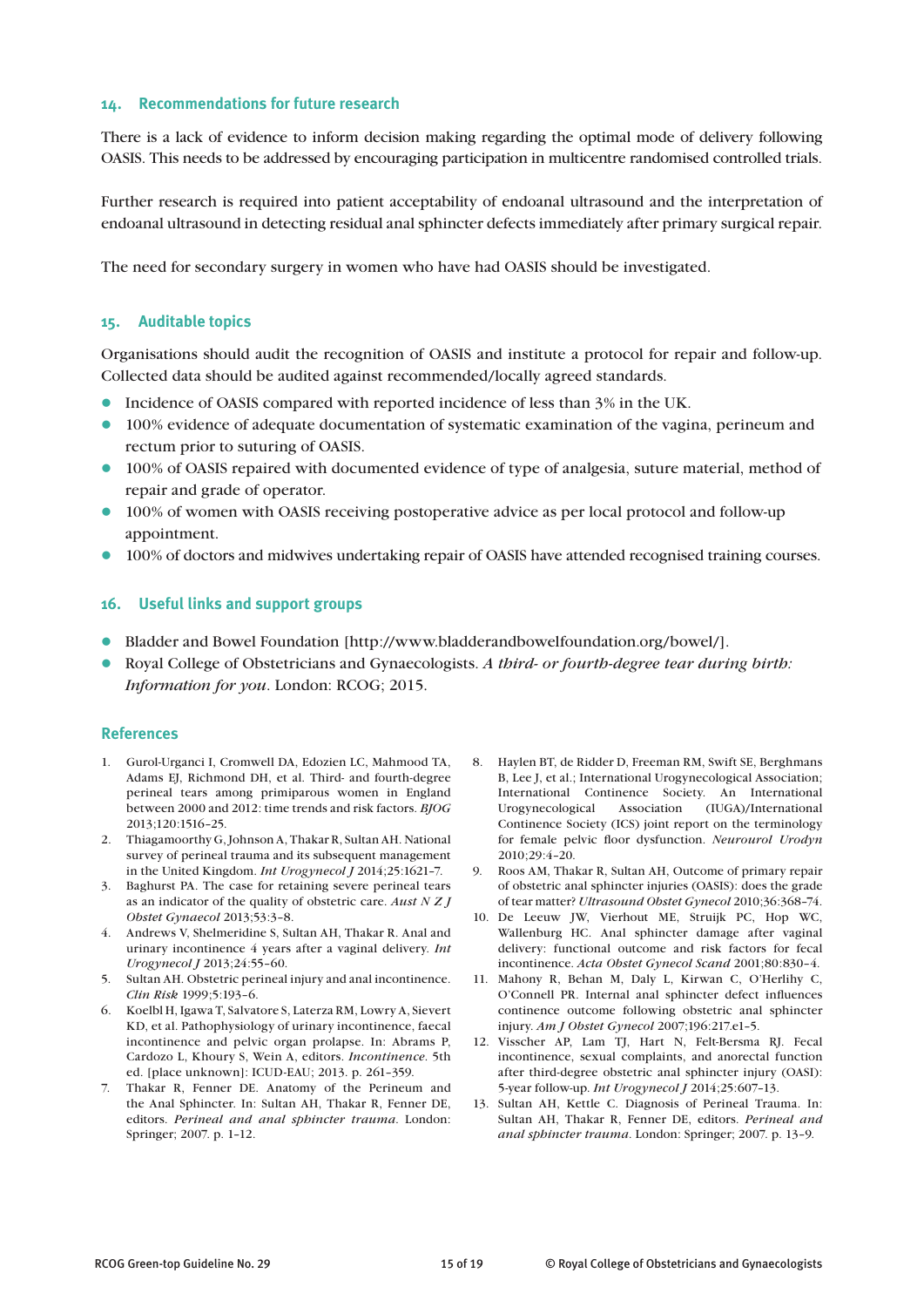- 14. Richter HE, Brumfield CG, Cliver SP, Burgio KL, Neely CL, Varner RE. Risk factors associated with anal sphincter tear: a comparison of primiparous patients, vaginal births after cesarean deliveries, and patients with previous vaginal delivery. *Am J Obstet Gynecol* 2002;187:1194–8.
- 15. McLeod NL, Gilmour DT, Joseph KS, Farrell SA, Luther ER. Trends in major risk factors for anal sphincter lacerations: a 10-year study. *J Obstet Gynaecol Can* 2003;25:586–93.
- 16. Williams A, Tincello DG, White S, Adams EJ, Alfirevic Z, Richmond DH. Risk scoring system for prediction of obstetric anal sphincter injury. *BJOG* 2005;112:1066–9.
- 17. Edozien LC, Gurol-Urganci I, Cromwell DA, Adams EJ, Richmond DH, Mahmood TA, et al. Impact of third- and fourthdegree perineal tears at first birth on subsequent pregnancy outcomes: a cohort study. *BJOG* 2014;121:1695–704.
- 18. Fritel X, Schaal JP, Fauconnier A, Bertrand V, Levet C, Pigné A. Pelvic floor disorders 4 years after first delivery: a comparative study of restrictive versus systematic episiotomy. *BJOG* 2008;115:247–52.
- 19. de Vogel J, van der Leeuw-van Beek A, Gietelink D, Vujkovic M, de Leeuw JW, van Bavel J, et al. The effect of a mediolateral episiotomy during operative vaginal delivery on the risk of developing obstetrical anal sphincter injuries. *Am J Obstet Gynecol* 2012;206:404.e1–5.
- 20. Räisänen S, Vehviläinen-Julkunen K, Heinonen S. Need for and consequences of episiotomy in vaginal birth: a critical approach. *Midwifery* 2010;26:348–56.
- 21. Eogan M, Daly L, O'Connell PR, O'Herlihy C. Does the angle of episiotomy affect the incidence of anal sphincter injury? *BJOG* 2006;113:190–4.
- 22. Stedenfeldt M, Pirhonen J, Blix E, Wilsgaard T, Vonen B, Øian P. Episiotomy characteristics and risks for obstetric anal sphincter injuries: a case-control study. *BJOG* 2012;119:724–30.
- 23. National Institute for Health and Clinical Excellence. *Intrapartum care: Care of healthy women and their babies during childbirth*. NICE clinical guideline 55. Manchester: NICE; 2007.
- 24. Kalis V, Landsmanova J, Bednarova B, Karbanova J, Laine K, Rokyta Z. Evaluation of the incision angle of mediolateral episiotomy at 60 degrees. *Int J Gynaecol Obstet* 2011;112:220–4.
- 25. Tincello DG, Williams A, Fowler GE, Adams EJ, Richmond DH, Alfirevic Z. Differences in episiotomy technique between midwives and doctors. *BJOG* 2003;110:1041–4.
- 26. Andrews V, Thakar R, Sultan AH, Jones PW. Are mediolateral episiotomies actually mediolateral? *BJOG* 2005;112:1156–8.
- 27. Freeman RM, Hollands HJ, Barron LF, Kapoor DS. Cutting a mediolateral episiotomy at the correct angle: evaluation of a new device, the Episcissors-60. *Med Devices (Auckl)* 2014;7:23–8.
- 28. Patel RP, Ubale SM. Evaluation of the angled Episcissors-60® episiotomy scissors in spontaneous vaginal deliveries. *Med Devices (Auckl)* 2014:7;253–6.
- 29. Hals E, Øian P, Pirhonen T, Gissler M, Hjelle S, Nilsen EB, et al. A multicenter interventional program to reduce the incidence of anal sphincter tears. *Obstet Gynecol*  2010;116:901–8.
- 30. Laine K, Skjeldestad FE, Sandvik L, Staff AC. Incidence of obstetric anal sphincter injuries after training to protect the perineum: cohort study. *BMJ Open* 2012;2:e001649.
- 31. Jönsson ER, Elfaghi I, Rydhström H, Herbst A. Modified Ritgen's maneuver for anal sphincter injury at delivery: a randomized controlled trial. *Obstet Gynecol*  2008;112:212–7.
- 32. Aasheim V, Nilsen AB, Lukasse M, Reinar LM. Perineal techniques during the second stage of labour for reducing perineal trauma. *Cochrane Database Syst Rev*  2011;(12):CD006672.
- 33. Beckmann MM, Stock OM. Antenatal perineal massage for reducing perineal trauma. *Cochrane Database Syst Rev*  2013;(4):CD005123.
- 34. Stamp G, Kruzins G, Crowther C. Perineal massage in labour and prevention of perineal trauma: randomised controlled trial. *BMJ* 2001;322:1277–80.
- 35. Groom KM, Paterson-Brown S. Can we improve on the diagnosis of third degree tears? *Eur J Obstet Gynecol Reprod Biol* 2002;101:19–21.
- 36. Sultan AH, Kamm MA, Hudson CN, Thomas JM, Bartram CI. Anal-sphincter disruption during vaginal delivery. *N Engl J Med* 1993;329:1905–11.
- 37. Andrews V, Sultan AH, Thakar R, Jones PW. Occult anal sphincter injuries—myth or reality? *BJOG* 2006;113:195–200.
- 38. Fernando RJ, Sultan AH, Radley S, Jones PW, Johanson RB. Management of obstetric anal sphincter injury: a systematic review & national practice survey. *BMC Health Serv Res*   $2002.2.9$
- 39. Sultan AH, Thakar R. Lower genital tract and anal sphincter trauma. *Best Pract Res Clin Obstet Gynaecol*  2002;16:99–115.
- 40. Sultan AH, Monga AK, Kumar D, Stanton SL. Primary repair of obstetric anal sphincter rupture using the overlap technique. *Br J Obstet Gynaecol* 1999;106:318–23.
- 41. Fernando RJ, Sultan AH, Kettle C, Thakar R. Methods of repair for obstetric anal sphincter injury. *Cochrane Database Syst Rev* 2013;(12):CD002866.
- 42. Williams A, Adams EJ, Tincello DG, Alfirevic Z, Walkinshaw SA, Richmond DH. How to repair an anal sphincter injury after vaginal delivery: results of a randomised controlled trial. *BJOG* 2006;113:201–7.
- 43. Fitzpatrick M, Behan M, O'Connell PR, O'Herlihy C. A randomized clinical trial comparing primary overlap with approximation repair of third-degree obstetric tears. *Am J Obstet Gynecol* 2000;183:1220–4.
- 44. Garcia V, Rogers RG, Kim SS, Hall RJ, Kammerer-Doak DN. Primary repair of obstetric anal sphincter laceration: a randomized trial of two surgical techniques. *Am J Obstet Gynecol* 2005;192:1697–701.
- 45. Fernando RJ, Sultan AH, Kettle C, Radley S, Jones P, O'Brien PM. Repair techniques for obstetric anal sphincter injuries: a randomized controlled trial. *Obstet Gynecol*  2006;107:1261–8.
- 46. Pronk P, Van Leeuwen E, Albicher C, Dermout SM, Doornbos JP, Engel AF. Temporal endosonographic evaluation of anal sphincter integrity after primary repair for obstetric ruptures: a case for specific training of obstetricians. *Colorectal Dis* 2010;12:e140–4.
- 47. Andrews V, Thakar R, Sultan AH. Structured hands-on training in repair of obstetric anal sphincter injuries (OASIS): an audit of clinical practice. *Int Urogynecol J Pelvic Floor Dysfunct* 2009;20:193–9.
- 48. Royal College of Obstetricians and Gynaecologists. Core Module 12: Postpartum Problems (the Puerperium) [https://www.rcog.org.uk/globalassets/documents/ careers-and-training/core-curriculum/2013-05-16\_core\_ module\_12.pdf]. Accessed 2014 Oct 2.
- 49. Buppasiri P, Lumbiganon P, Thinkhamrop J, Thinkhamrop B. Antibiotic prophylaxis for third- and fourth-degree perineal tear during vaginal birth. *Cochrane Database Syst Rev* 2010;(11):CD005125.
- 50. Mahony R, Behan M, O'Herlihy C, O'Connell PR. Randomized, clinical trial of bowel confinement *vs*. laxative use after primary repair of a third-degree obstetric anal sphincter tear. *Dis Colon Rectum* 2004;47:12–7.
- 51. Eogan M, Daly L, Behan M, O'Connell PR, O'Herlihy C. Randomised clinical trial of a laxative alone versus a laxative and a bulking agent after primary repair of obstetric anal sphincter injury. *BJOG* 2007;114:736–40.
- 52. Peirce C, Murphy C, Fitzpatrick M, Cassidy M, Daly L, O'Connell PR, et al. Randomised controlled trial comparing early home biofeedback physiotherapy with pelvic floor exercises for the treatment of third-degree tears (EBAPT Trial). *BJOG* 2013;120:1240–7.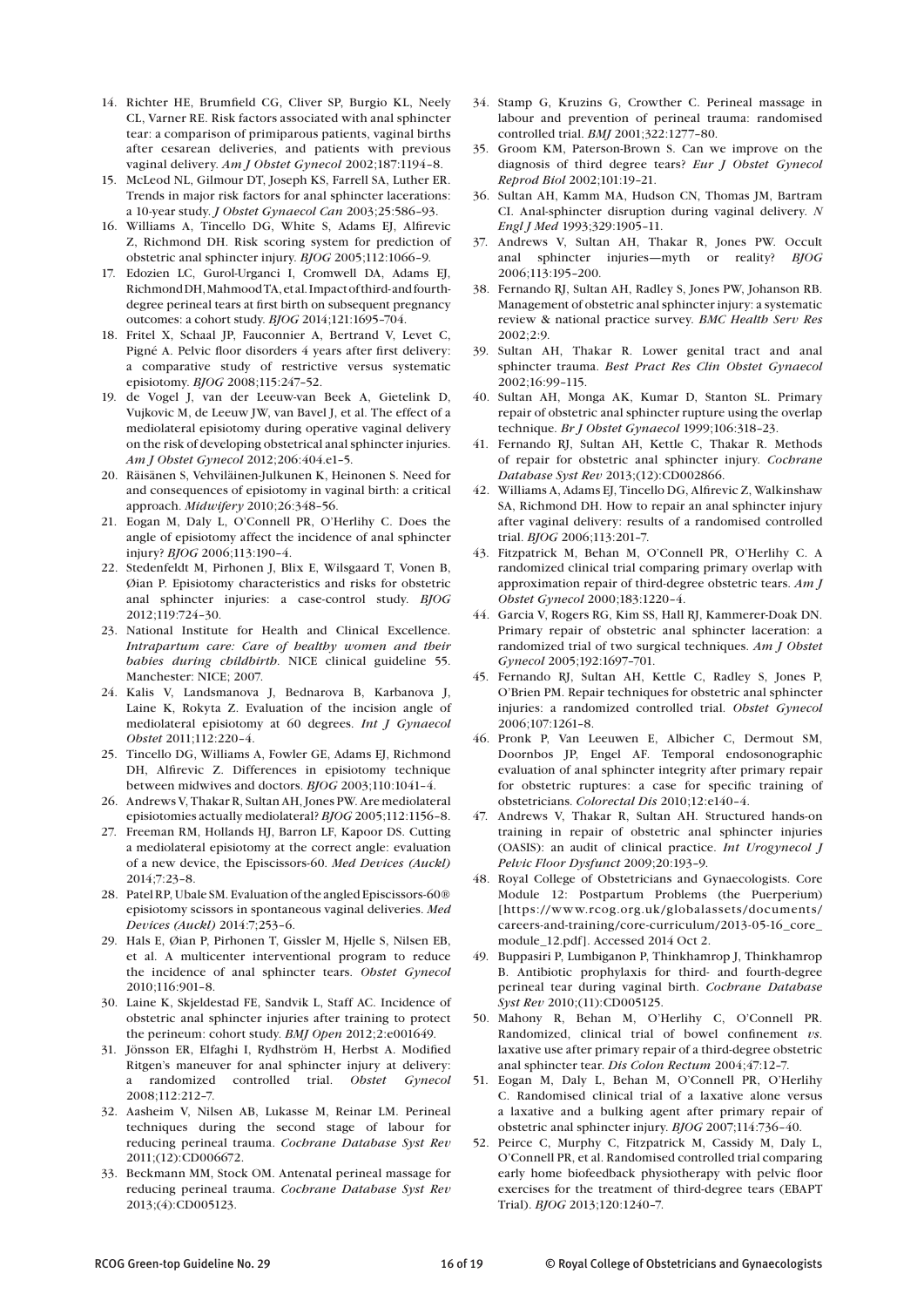- 53. Bugg GJ, Kiff ES, Hosker G. A new condition-specific healthrelated quality of life questionnaire for the assessment of women with anal incontinence. *BJOG* 2001;108:1057–67.
- 54. Royal College of Obstetricians and Gynaecologists. *A thirdor fourth-degree tear during birth: Information for you*. London: RCOG; 2015.
- 55. Fowler G, Williams A, Murphy G, Taylor K, Wood C, Adams E. How to set up a perineal clinic. *The Obstetrician & Gynaecologist* 2009;11:129–32.
- 56. Scheer I, Thakar R, Sultan AH. Mode of delivery after previous obstetric anal sphincter injuries (OASIS)—a reappraisal? *Int Urogynecol J Pelvic Floor Dysfunct*  2009;20:1095–101.
- 57. Harkin R, Fitzpatrick M, O'Connell PR, O'Herlihy C. Anal sphincter disruption at vaginal delivery: is recurrence predictable? *Eur J Obstet Gynecol Reprod Biol*  2003;109:149–52.
- 58. Poen AC, Felt-Bersma RJ, Strijers RL, Dekker GA, Cuesta MA, Meuwissen SG. Third-degree obstetric perineal tear: long-term clinical and functional results after primary repair. *Br J Surg* 1998;85:1433–8.
- 59. Goffeng AR, Andersch B, Andersson M, Berndtsson I, Hulten L, Öresland T. Objective methods cannot predict anal incontinence after primary repair of extensive anal tears. *Acta Obstet Gynecol Scand* 1998;77:439–43.
- 60. Bek KM, Laurberg S. Risks of anal incontinence from subsequent vaginal delivery after a complete obstetric anal sphincter tear. *Br J Obstet Gynaecol* 1992;99:724–6.
- 61. Fynes M, Donnelly VS, O'Connell PR, O'Herlihy C. Cesarean delivery and anal sphincter injury. *Obstet Gynecol*  1998;92:496–500.
- 62. NHS Litigation Authority. *Ten Years of Maternity Claims. An Analysis of NHS Litigation Authority Data*. London: NHSLA; 2012.
- 63. Eddy A. Litigating and quantifying maternal damage following childbirth. *Clin Risk* 1999;5:178–80.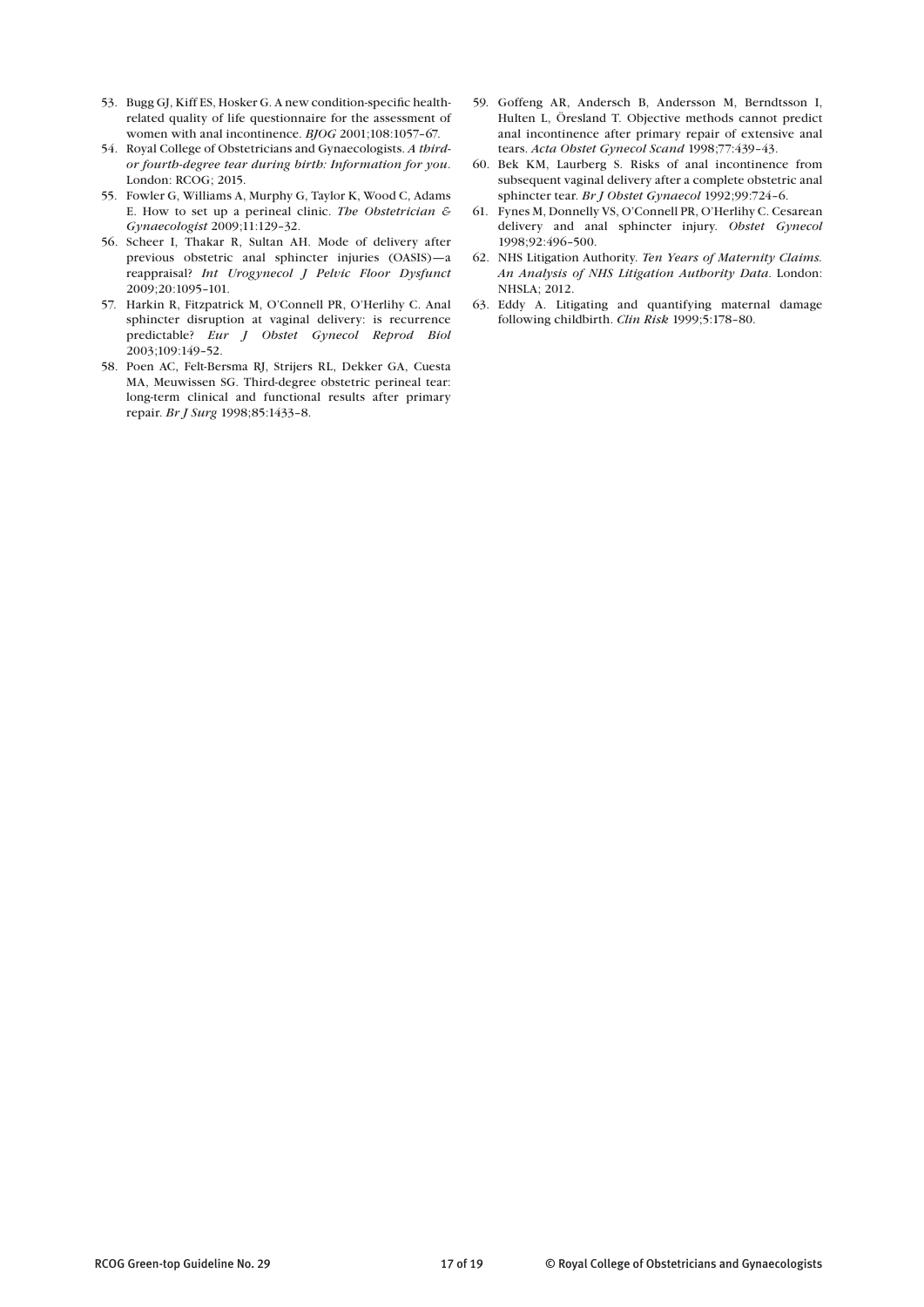# **Appendix I:** Explanation of guidelines and evidence levels

Clinical guidelines are: 'systematically developed statements which assist clinicians and patients in making decisions about appropriate treatment for specific conditions'. Each guideline is systematically developed using a standardised methodology. Exact details of this process can be found in Clinical Governance Advice No. 1 *Development of RCOG Green-top Guidelines* (available on the RCOG website at http://www.rcog.org.uk/green-top-development). These recommendations are not intended to dictate an exclusive course of management or treatment. They must be evaluated with reference to individual patient needs, resources and limitations unique to the institution and variations in local populations. It is hoped that this process of local ownership will help to incorporate these guidelines into routine practice. Attention is drawn to areas of clinical uncertainty where further research may be indicated.

The evidence used in this guideline was graded using the scheme below and the recommendations formulated in a similar fashion with a standardised grading scheme.